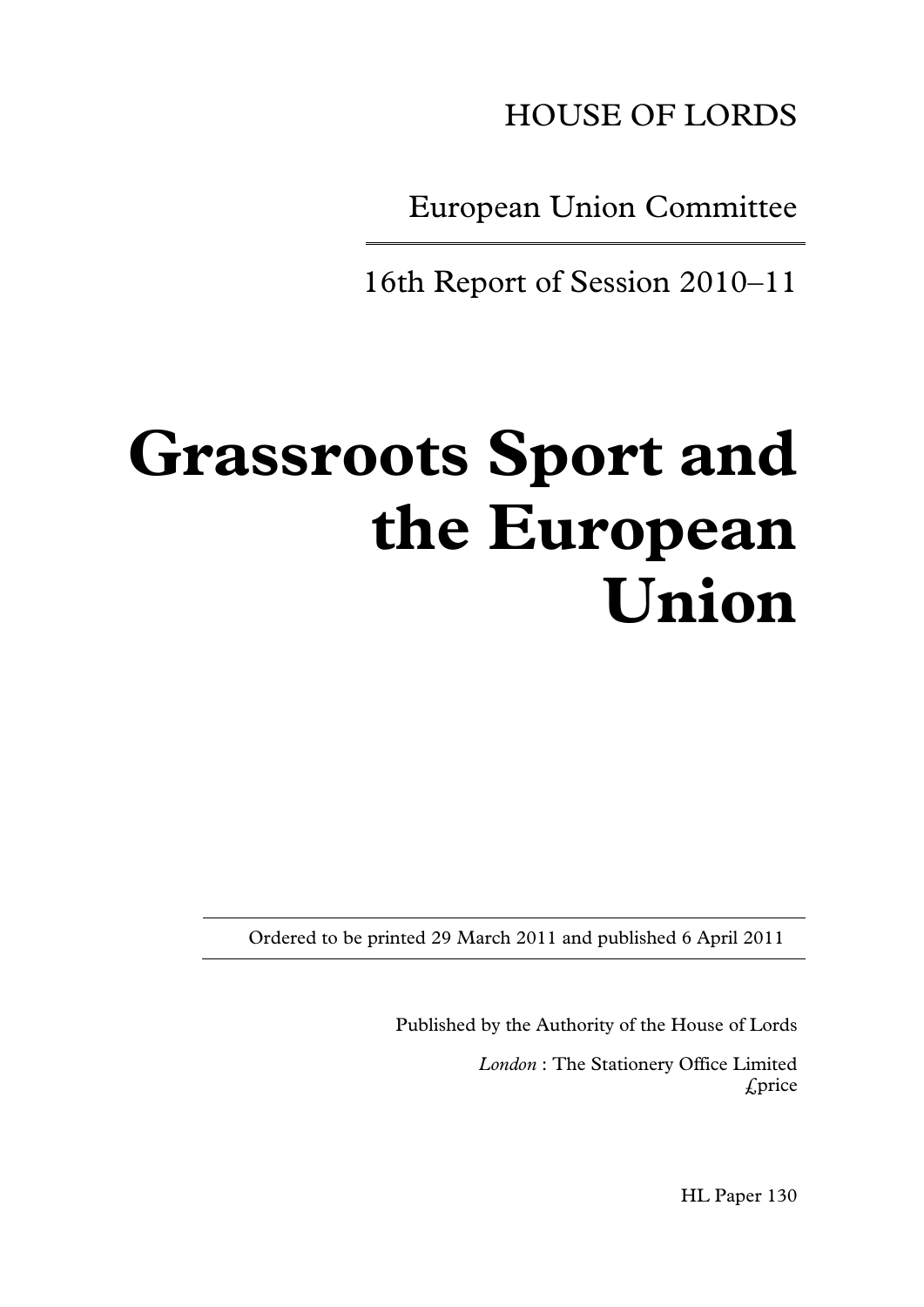#### *The European Union Committee*

The Committee considers EU documents in advance of decisions being taken on them in Brussels, in order to influence the Government's position and to hold them to account.

The Government are required to deposit EU documents in Parliament, and to produce within two weeks an Explanatory Memorandum setting out the implications for the UK. The Committee examines these documents, and 'holds under scrutiny' any about which it has concerns, entering into correspondence with the relevant Minister until satisfied. Letters must be answered within two weeks. Under the 'scrutiny reserve resolution', the Government may not agree in the EU Council of Ministers to any proposal still held under scrutiny; reasons must be given for any breach.

The Committee also conducts inquiries and makes reports. The Government are required to respond in writing to a report's recommendations within two months of publication. If the report is for debate, then there is a debate in the House of Lords, which a Minister attends and responds to.

The Committee has seven Sub-Committees which are: Economic and Financial Affairs and International Trade (Sub-Committee A) Internal Market, Energy and Transport (Sub-Committee B) Foreign Affairs, Defence and Development Policy (Sub-Committee C) Agriculture, Fisheries and Environment (Sub-Committee D) Justice and Institutions (Sub-Committee E) Home Affairs (Sub-Committee F) Social Policies and Consumer Protection (Sub-Committee G)

#### *Our Membership*

The Members of the European Union Committee are: Lord Carter of Coles<br>Lord Dear Lord Dear Lord Richard<br>
Lord Dykes Lord Rober ( Lord Foulkes of Cumnock<br>
Lord Hannav of Chiswick<br>
The Earl of Sandwich Sandwich Sandwich Sandwich Sandwich Sandwich Sandwich Sandwich Sandwich Sandwich Sandwich Lord Hannay of Chiswick<br>Lord Harrison Baroness Howarth of Breckland<br>Lord Jonling Lord Maclennan of Rogart

Baroness O'Cathain<br>Lord Plumb Lord Roper (Chairman)<br>The Earl of Sandwich Lord Tomlinson<br>Lord Trimble Baroness Young of Hornsey

The Members of the Sub-Committee which conducted this inquiry are listed in Appendix 1.

#### *Information about the Committee*

For information freely available on the web, our homepage i[s http://www.parliament.uk/hleu](http://www.parliament.uk/hleu) There you will find many of our publications, along with press notices, details of membership and forthcoming meetings, and other information about the ongoing work of the Committee and its Sub-Committees, each of which has its own homepage.

#### *General Information*

General information about the House of Lords and its Committees, including guidance to witnesses, details of current inquiries and forthcoming meetings is on the internet at <http://www.parliament.uk/business/lords/>

#### *Sub-Committee Staff*

The current staff of the Sub-Committee are Talitha Rowland (Clerk), Alistair Dillon (Policy Analyst) and Mandeep Lally (Committee Assistant).

#### *Contacts for the European Union Committee*

Contact details for individual Sub-Committees are given on the website. General correspondence should be addressed to the Clerk of the European Union Committee, Committee Office, House of Lords, London, SW1A 0PW General enquiries 020 7219 5791. The Committee's email address is [euclords@parliament.uk](mailto:euclords@parliament.uk)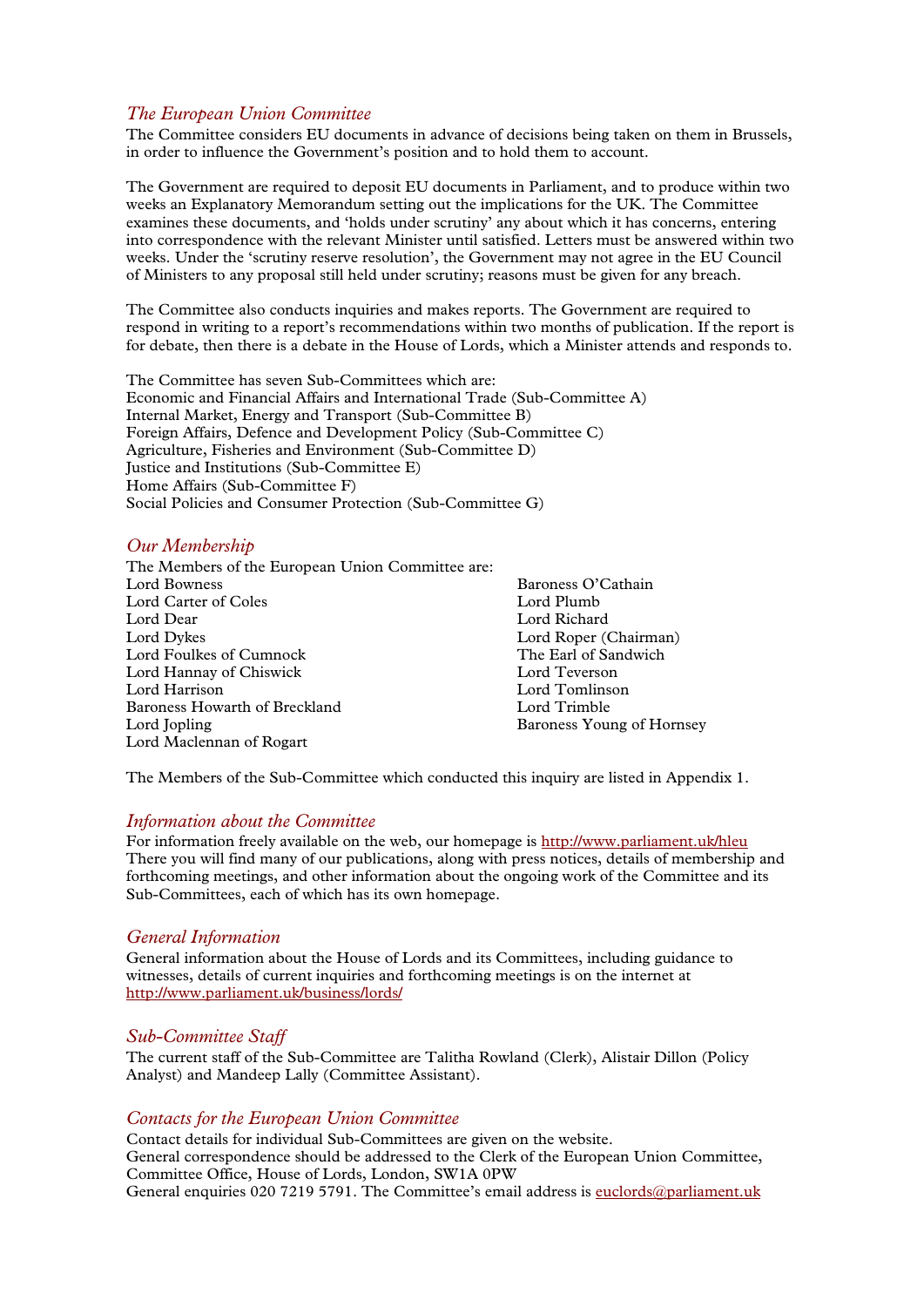#### **CONTENTS**

|                                                                                                                                                                                                                               | Paragraph Page               |                            |
|-------------------------------------------------------------------------------------------------------------------------------------------------------------------------------------------------------------------------------|------------------------------|----------------------------|
| Summary                                                                                                                                                                                                                       |                              | 5                          |
| <b>Chapter 1: Introduction</b><br>The development of an EU sports policy<br>Box 1: Article 165 TFEU<br>Box 2: Challenges identified in the Commission's<br>Communication Developing the European Dimension<br><i>in Sport</i> | $\mathbf{1}$<br>$\mathbf{1}$ | 7<br>7<br>8<br>9           |
| The Committee's inquiry                                                                                                                                                                                                       | 6                            | 9                          |
| Chapter 2: The societal role of sport<br><b>Health Benefits</b><br><b>Education, Skills and Personal Development</b><br><b>Societal Benefits</b><br>Box 3: Using sport as a method of preventing youth<br>offending           | 11<br>13<br>15<br>21         | 11<br>11<br>12<br>13<br>15 |
| Chapter 3: Integrating sport into policy making and<br>delivery<br>Mainstreaming<br>Research and data collection<br>Sharing of best practice                                                                                  | 28<br>29<br>35<br>42         | 16<br>16<br>$17 \,$<br>19  |
| <b>Chapter 4: Funding and supporting grassroots sports</b><br>Volunteering<br><b>Sports Programme</b><br>Box 4: Examples of projects funded under the                                                                         | 49<br>50<br>60               | 21<br>21<br>23             |
| <b>Preparatory Actions</b><br>Mainstreaming sport into EU funding<br>Box 5: Funding streams for which sports projects<br>are eligible to apply<br>Funding for grassroots sports from the sale of intellectual                 | 68                           | 24<br>25<br>26             |
| property rights<br>Box 6: Sale of broadcasting rights in sport—the issues<br>unravelled<br><b>Broadcasting rights</b><br>Box 7: Specificity of Sport<br>Lotteries and gambling                                                | 74<br>75<br>81               | 27<br>28<br>28<br>30<br>31 |
| <b>Chapter 5: Effective and representative dialogue</b><br>Mainstreaming within the Commission<br>Dialogue with the Commission<br>Box 8: Forms of Dialogue<br>Improving access to EU funding through communication            | 92<br>93<br>95<br>102        | 34<br>34<br>35<br>35<br>37 |
| Dialogue between grassroots organisations                                                                                                                                                                                     | 107                          | 38                         |
| <b>Chapter 6: Summary of conclusions and recommendations</b>                                                                                                                                                                  | 119                          | 41                         |
| Appendix 1: Sub-Committee on Social Policies and Consumer<br>Protection                                                                                                                                                       |                              | 45                         |
| Appendix 2: List of witnesses                                                                                                                                                                                                 |                              | 47                         |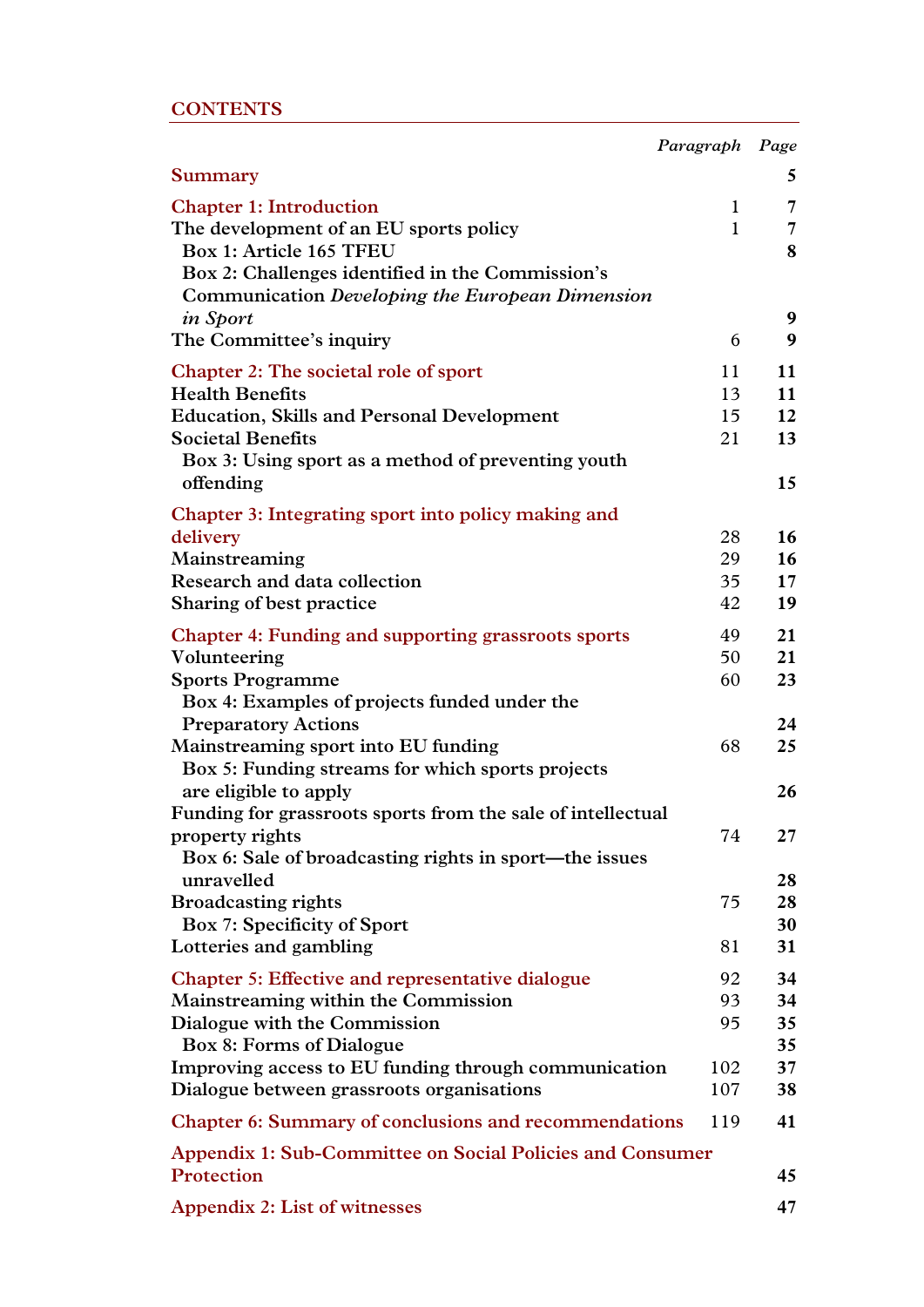### **Appendix 3: Site visit 51 Appendix 4: Call for evidence 53**

NOTE: Evidence is published online at www.parliament.uk/hleug and available for inspection at the Parliamentary Archives (020 7219 5314)

References in footnotes to the Report are as follows:

Q refers to the question in oral evidence;

GSEU refers to written evidence as listed in Appendix 2.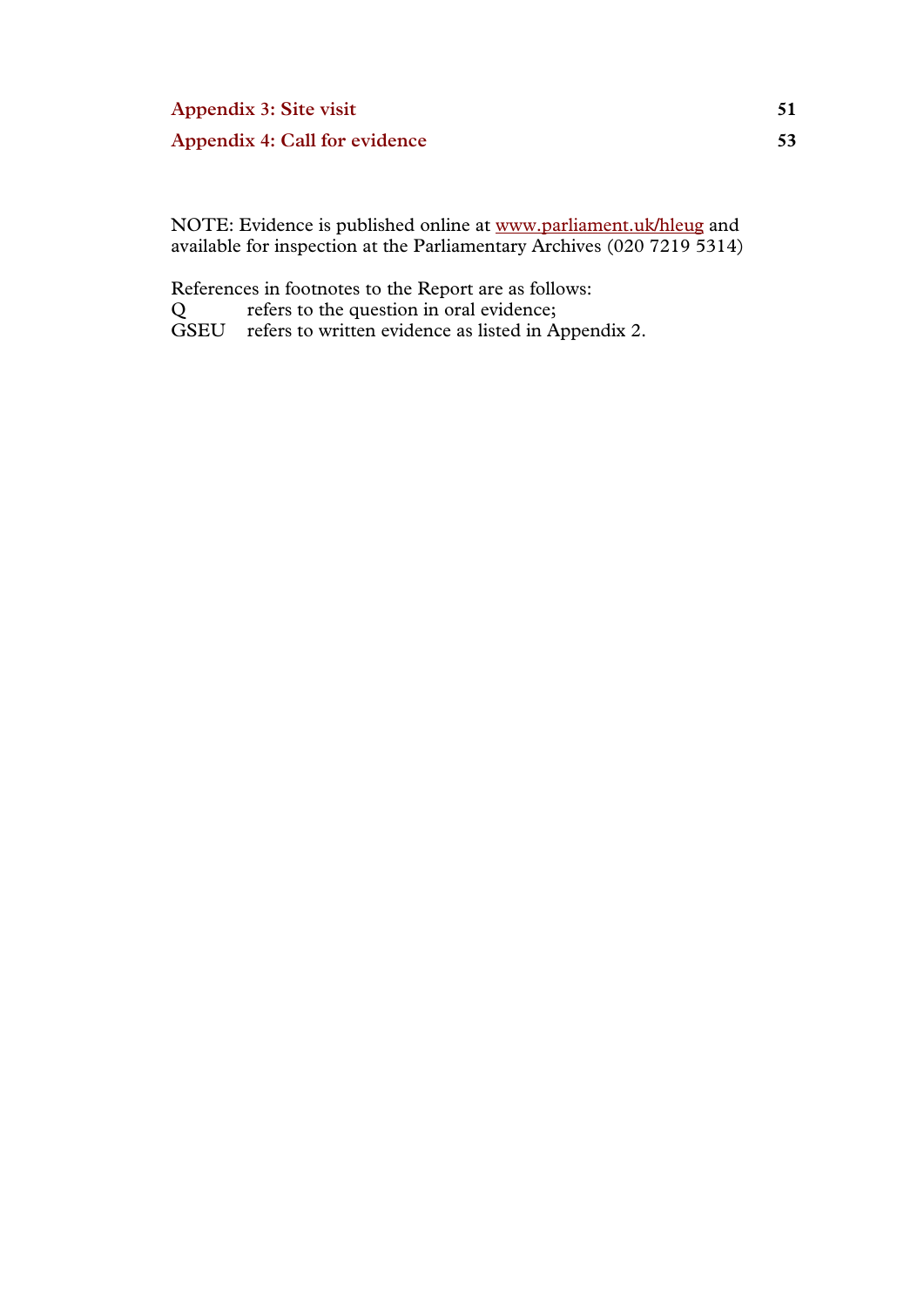#### **SUMMARY**

The Lisbon Treaty granted the EU a formal competence in the field of sport, permitting it to support, coordinate and complement the actions of Member States. In January 2011 the Commission published its Communication, *Developing the European Dimension in Sport*, the first sport policy document since the Treaty entered into force on 1 December 2009. This report examines how the competence can best be used to support grassroots sport, extending the benefits participation can bring to individuals, specific groups of individuals and communities. It also responds to the Communication's suggestions in these areas. Grassroots sport is a broad term covering non-professional activity, sometimes referred to as 'sport for all'.

We conclude that the EU and its Member States can benefit most from sport by integrating it into policy making and delivery in a broad range of areas including health, education, social inclusion and equalities. Sport can act as a powerful tool in delivering objectives in each of these areas but its potential has yet to be exploited by policy makers at either EU or Member State level.

We therefore recommend that the EU should act in two main ways: by integrating sport into its policy making and funding streams; and by encouraging Member States to improve their own performances. The Commission's Sport Unit could usefully act as a focal point for activity. The EU can assist in making a more compelling case for the integration of sport through data collection and research, particularly with regard to the evidence base around the social outcomes which sport can facilitate. It should also improve mechanisms through which Member States share best practice and establish an interactive webportal where grassroots organisations can do likewise. Whilst we accept that resources for any funding stream specific to sport are likely to be small, we nevertheless see value in a Sports Programme, although lessons need to be learnt from the Preparatory Actions, most notably how to make the transnational requirement work in practice.

EU legislation in a diverse range of areas impacts upon the delivery and sustainability of grassroots sport including intellectual property and single market legislation. In these cases, we conclude that sport needs to be considered in its own right, and where appropriate its specific nature taken account of. Such legislation is significant in that the way in which it is applied to the broadcasting rights of professional sport directly impacts upon the amount of money available for redistribution at the grassroots. In order to lessen the current sense of uncertainty, sports stakeholders and the Commission should work together in light of Court of Justice judgments to produce a more widely agreed definition of the specificity of sport.

We conclude that better and more consistent measures need to be put in place to ensure that proposed legislation in areas not directly relating to sport does not adversely impact upon it or impose unnecessary regulatory burdens. We recommend that a review of existing legislation take place.

Dialogue between sports stakeholders and the Commission is currently not fully representative. We recommend the Commission put in place measures to better inform grassroots organisations about work being undertaken at EU level and the opportunities available to them.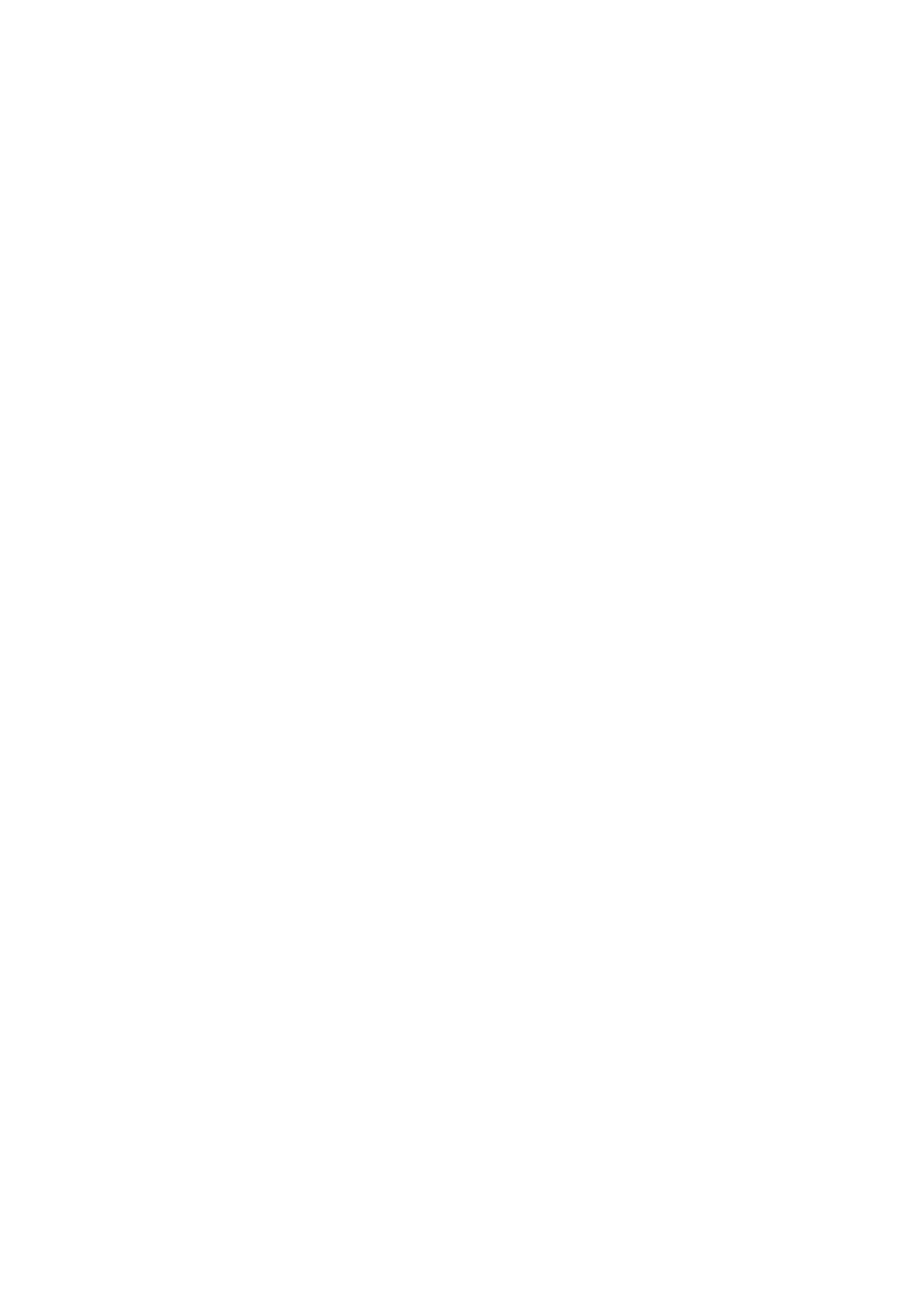## **Grassroots Sport and the European Union**

#### **CHAPTER 1: INTRODUCTION**

#### **The development of an EU sports policy**

- 1. Article 165 of the Lisbon Treaty (TFEU) for the first time accords the European Union a formal competence in the field of sport (see Box 1). The Treaty provides for the EU to support, coordinate and complement the efforts of Member States but does not allow it to adopt legislation specifically relating to sport. The EU uses the definition of sport established by the Council of Europe which encompasses "all forms of physical activity which, through casual or organised participation, aim at expressing or improving physical fitness and mental well-being, forming social relationships or obtaining results in competition at all levels."[1](#page-6-0)
- 2. Sport as a policy area has been developing at EU level over a number of years. Further to a number of Commission Reports, the EU's Heads of State and Government adopted a Declaration, which was annexed to the 1997 Amsterdam Treaty. This emphasised the social significance of sport and noted that particular consideration should be given to the specific characteristics of amateur sport. Three years later, the December 2000 Nice European Council adopted Conclusions which went into much greater detail, and requested that the European institutions and Member States "continue examining their policies" in the light of the general principles laid down. On that occasion, the focus remained the societal role of sport, and the consequent importance of taking sport's social function into account when adopting and implementing other Community policies.[2](#page-6-1)
- [3](#page-6-2). The Commission issued a White Paper on Sport<sup>3</sup> in July 2007 and this, along with its accompanying action plan, subsequently formed the basis of EU action. The White Paper examined sport's societal role, its economic dimension and its organisation. This has become the accepted structure for EU level activities and discussion among stakeholders and the EU institutions. The Commission has made clear that in many areas it considers the White Paper remains an appropriate basis for EU level activities.<sup>[4](#page-6-3)</sup> Preparatory actions, intended to prepare the ground for future EU actions, began in  $2009$ .<sup>[5](#page-6-4)</sup>

<span id="page-6-5"></span><span id="page-6-3"></span><sup>4</sup> COM (2011) 12

-

<span id="page-6-4"></span><sup>5</sup> See paragraph 60 for further detail.

<span id="page-6-0"></span><sup>&</sup>lt;sup>1</sup> http://www.coe.int/t/dg4/sport/sportineurope/Default\_en.asp

<span id="page-6-1"></span><sup>2</sup> http://www.europarl.europa.eu/summits/nice1\_en.htm#IV

<span id="page-6-2"></span><sup>3</sup> COM (2007) 391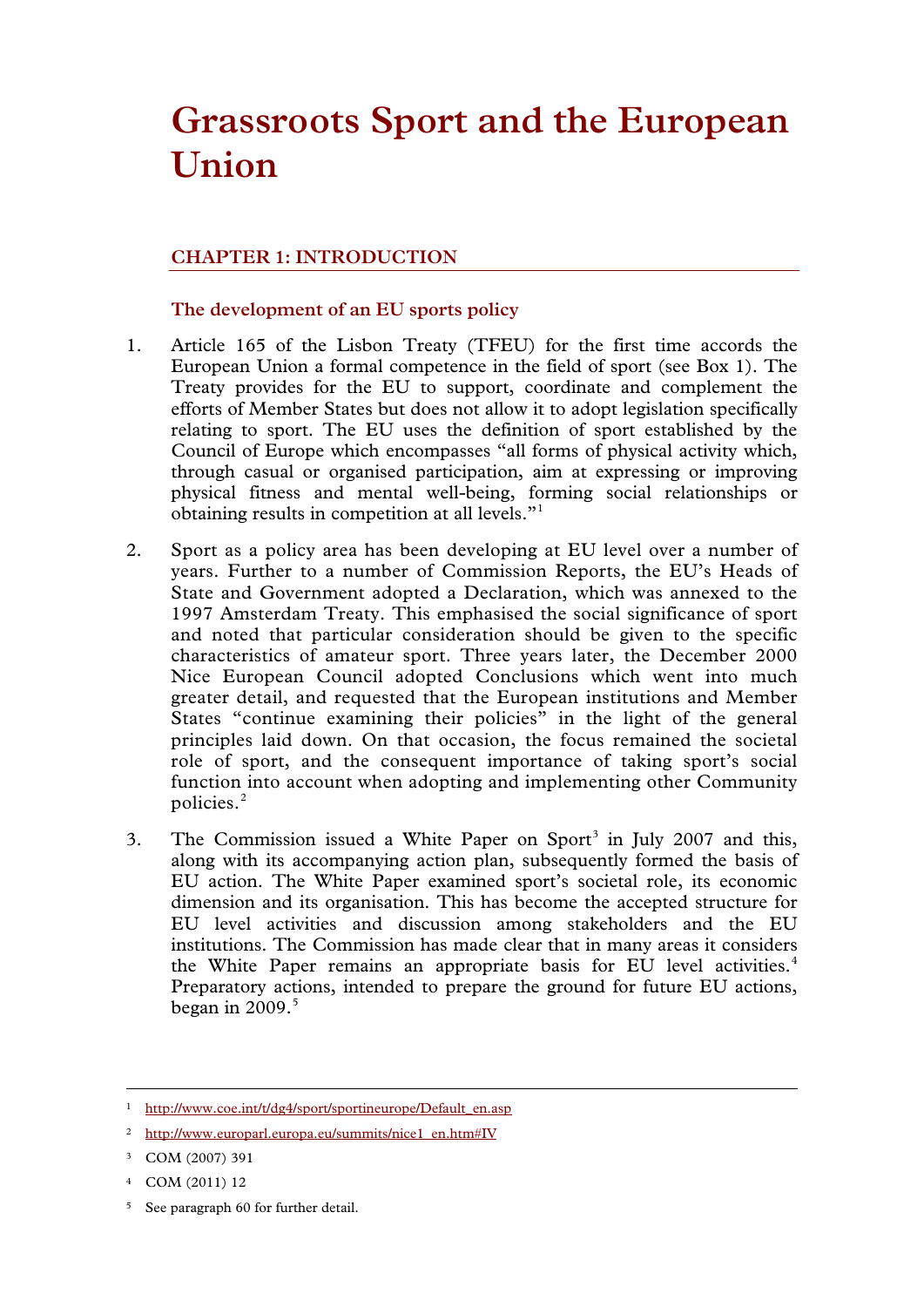#### **BOX 1**

#### **Article 165 TFEU**

Article 165 (1) provides that "the Union shall contribute to the promotion of European sporting issues, while taking into account the specific nature of sport, its structures based on voluntary activity and its social and educational function."

Article 165 (2) continues that "Union action shall be aimed at developing the European dimension in sport, by promoting fairness and openness in sporting competitions, promoting cooperation between bodies responsible for sport, and protecting the physical and moral integrity of sportsmen and sportswomen, especially the youngest sportsmen and sportswomen."

Article 165 (3) states that "The Union and Member States shall foster cooperation with third countries and the competent international organisations in the field of education and sport, in particular the Council of Europe.

Article 165 (4) permits the EU institutions to "adopt incentive measures and recommendations, excluding any harmonisation of the laws and regulations of the Member States."

- 4. We examined the treaty base in our report *The Treaty of Lisbon: an impact assessment*[6](#page-6-5) prior to its entry into force. The absence of a specific treaty base for sport prior to December 2009 was regarded by some as unsatisfactory, creating legal uncertainty and leaving sports policy lacking both coherence and status. There was no strategic approach to sport, integration into wider EU policy, and no dedicated funding. There was also concern that the specific nature and characteristics of sport were neither sufficiently nor systematically taken into account by either the Commission or the Court of Justice. This was particularly the case where sport came into conflict with principles of EU law, notably those relating to the single market, such as competition and free movement. One such example was the *Bosman* ruling, in which restrictions on the number of non-nationals playing in a club team within a Member State were ruled to be in contravention of the free movement principles enshrined within the Treaty.<sup>[7](#page-7-0)</sup> This state of affairs was criticised for leaving sports policy to be determined by the Court of Justice.
- 5. In April 2010 the Commission initiated an EU-wide public consultation, which resulted in its Communication *Developing the European Dimension in Sport*. Published in January 2011, in the course of this inquiry, it proposes actions until 2015. It is due to be first discussed at the Council of Sport Ministers' meeting in May 2011. Box 2 sets out the specific challenges which the Communication identifies and aims to address.<sup>[8](#page-7-1)</sup> This reflects a broad consensus on the areas where the EU should act. These have emerged through the Commission's consultation exercise and independent expert group, Member State preferences and a study conducted for the European Parliament's Education and Culture Committee.

<span id="page-7-1"></span><sup>8</sup> EM 5597/11

<span id="page-7-2"></span><sup>6</sup> European Union Committee, 10th Report (2007-08): *Treaty of Lisbon: an impact assessment* (HL Paper 62).

<span id="page-7-0"></span><sup>7</sup> Case C-415 93 *Belgian Football Association v Bosman*, ECR 1995, p. I-4921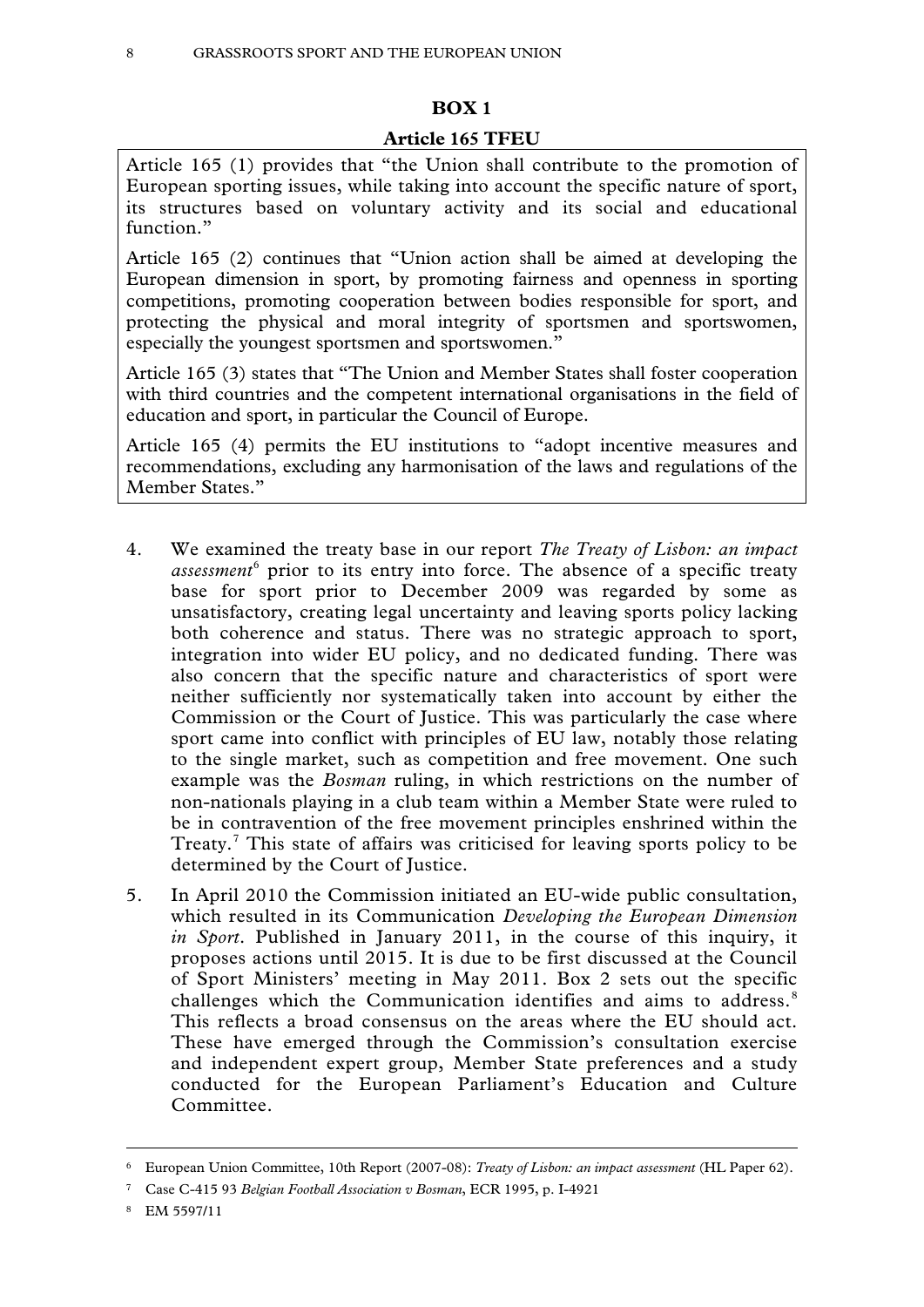#### **BOX 2**

#### **Challenges identified in the Commission's Communication** *Developing the European Dimension in Sport*

Sport's health enhancing, social and educational functions:

- Health concerns due to a lack of physical activity
- Social exclusion of disadvantaged groups and unused potential of sport
- Inadequate systems to combine sport and education

Sustainable sport structures:

- Insufficient support for voluntary activity
- Current and future challenges to the sustainable funding of sport including regulatory changes in the gambling sector in Member States
- Inadequate protection of intellectual property rights

Doping as a threat to the physical and moral integrity of sports people

Discrimination in sport on the grounds of nationality

Unused scope for improving EU-level dialogue on sport

Perceived lack of legal clarity regarding the application of EU law to sport

Insufficient information on sport for Member States

#### **The Committee's inquiry**

- 6. This report does not question either the value of the competence or its scope. Sport as a policy area in itself is small in EU terms and has limited resources. The Committee launched this inquiry to consider how the new competence might best be used to maximise the potential and highlight the value of grassroots sport. In particular we consider how sport might be used to add value to wider policy priorities and agendas where the EU already acts and where it can support the actions of Member States. The inquiry was also launched with the aim of informing the Committee's response to the Commission Communication. This report puts our recommendations to the Government, but we hope that they will also be of interest to the European institutions. Although the Communication encompasses the entire spectrum of sports from professional to grassroots, the focus of this report is the grassroots dimension. We have chosen this focus in the light of the fact that Article 165 expressly recognises the social and educational significance of sport.<sup>[9](#page-7-2)</sup>
- 7. This report begins by considering the evidence for the range of outcomes that grassroots sport can deliver. From this, we identify priorities for EU action. We then consider what measures are needed to support and resource these priorities and what action the EU can take, notably in the areas of volunteering and funding. Finally, we consider how various forms of dialogue should function.

<span id="page-8-0"></span><sup>&</sup>lt;sup>9</sup> The definition of grassroots activity varies from sport to sport and between Member States but is often characterised by being local or community-based and dependent on volunteers. It is not necessarily competitive.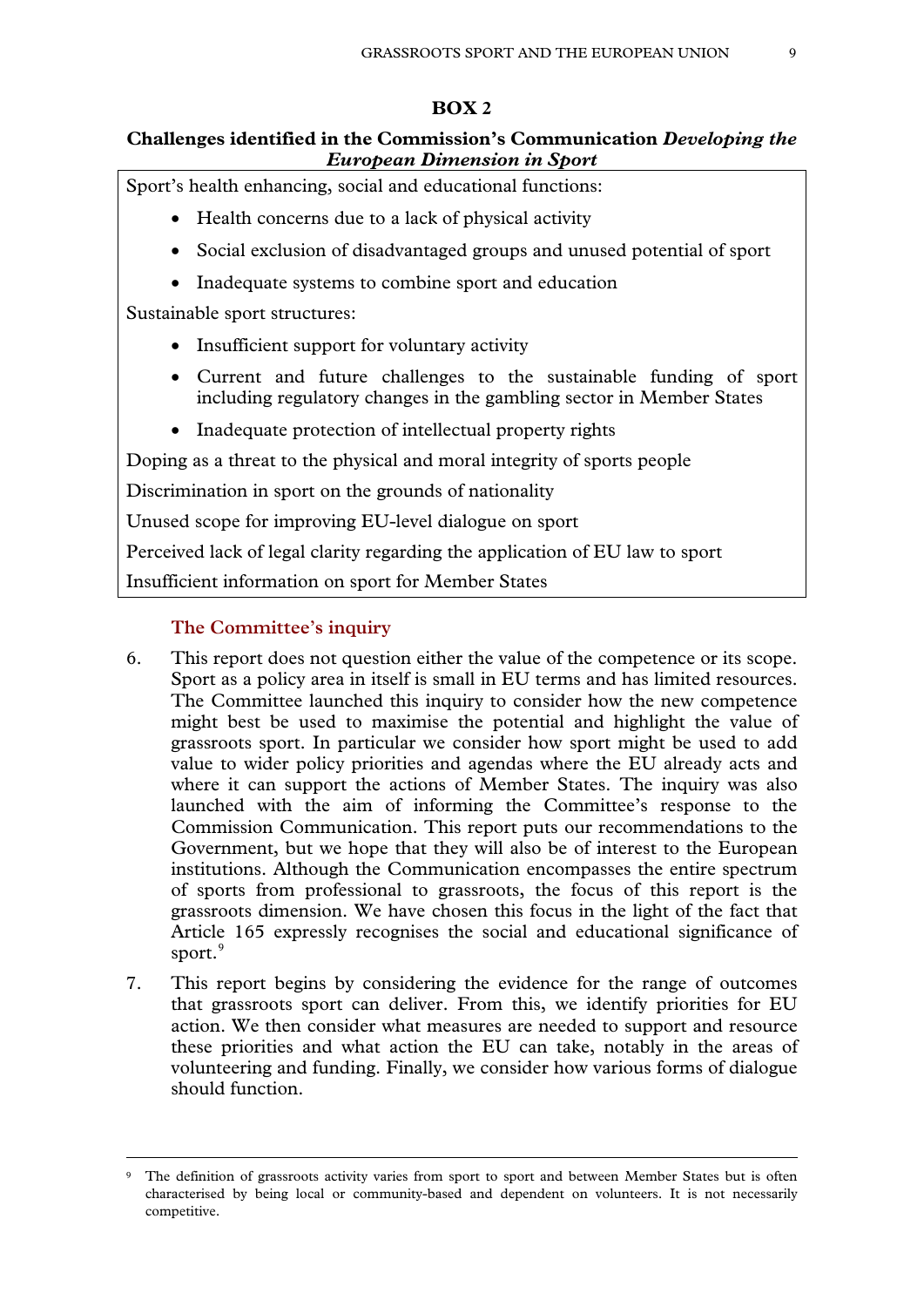- 8. The members of the Social Policies and Consumer Protection Sub-Committee who conducted the inquiry are listed in Appendix 1, showing their declared interests. We are grateful for the written and oral evidence that we received for our inquiry; the witnesses who provided it are listed in Appendix 2. In particular, we are grateful to Swiss Cottage School and the Camden Physical Activity and Disability Sports Team who allowed us to conduct a site visit and to those witnesses who gave evidence in person. A note of the visit can be found at Appendix 3. We are also grateful to Professor Richard Parrish, Professor of Sports Law at Edge Hill University, who was our specialist adviser for this inquiry. His interests are listed in Appendix 1.
- 9. The Call for Evidence we issued is shown in Appendix 4, and the evidence we received is available online.

#### 10. **We make this report to the House for debate.**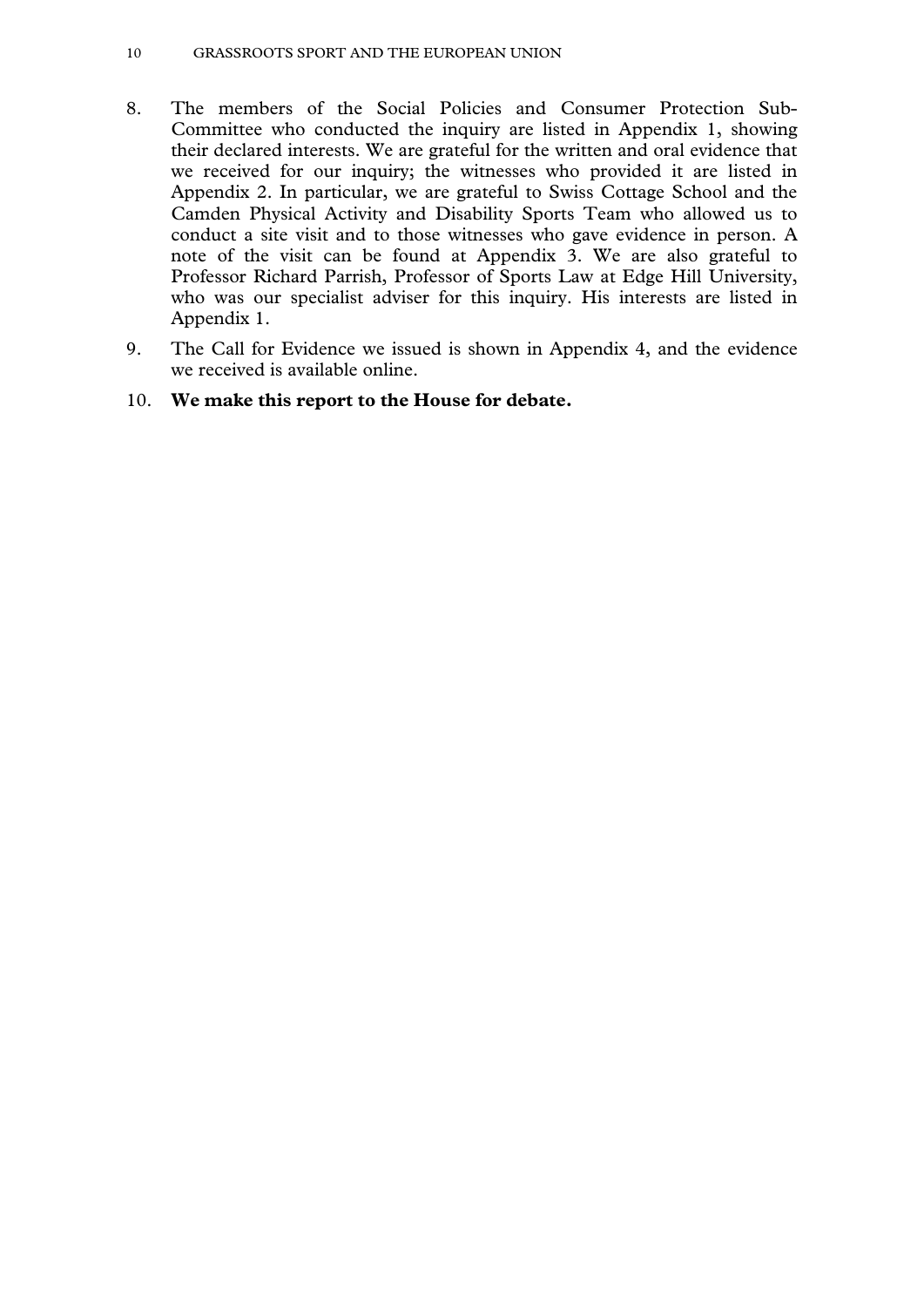#### **CHAPTER 2: THE SOCIETAL ROLE OF SPORT**

- 11. The Commission's Communication highlights a number of ways in which sport can contribute to the targets set out in the Europe 2020 Strategy: "sport has a strong potential to contribute to smart, sustainable and inclusive growth and new jobs through its positive effects on social inclusion, education and training, and public health."[10](#page-8-0) This chapter first considers the evidence received about the range of outcomes sport is capable of delivering, before moving on to consider where the EU could act to provide added value to its existing actions and those of Member States in order to maximise sport's potential in these fields.
- 12. The Committee received a wide range of submissions which drew attention to the variety of ways in which sport can be used to deliver benefits for individuals, specific groups of individuals and communities. These could be broadly classified into benefits relating to: health; education, skills and personal development; and social inclusion. These are all areas in which the EU already acts. In the areas of combating social exclusion (Article 153(j)), public health (Article 168) and education (Articles 165–6), the EU's competence is largely restricted to a supporting one whereby it complements the actions of Member States and encourages cooperation between them. It can adopt incentive measures and recommendations to Member States, excluding any harmonisation of laws.

#### **Health Benefits**

- 13. There was broad agreement amongst our witnesses that the evidence base was strongest and most well-established around the positive physical and mental health outcomes that can result from regular participation in sport. These include reduced risk of heart disease, type 2 diabetes, strokes, certain types of cancer, osteoporosis and obesity, amongst others.<sup>[11](#page-10-0)</sup> Evidence documenting sport's role in improving mental health for those who suffer from depression and anxiety was also highlighted.<sup>[12](#page-10-1)</sup>
- 14. Participation in sport can therefore have particular benefit for groups at greater risk of developing these conditions. For example, the English Federation of Disability Sport (EFDS) highlighted that the prevalence of mental illness is around three times higher amongst those with a disability than in the general population<sup>[13](#page-10-2)</sup> whilst Sport England noted that individuals of African Caribbean origin have a significantly higher risk of developing diabetes.<sup>[14](#page-10-3)</sup> The Royal National Institute of Blind People also drew attention to the role physical activity can play in improving balance, mobility and coordination for those with a visual impairment.<sup>[15](#page-10-4)</sup>

<span id="page-10-5"></span>-

<span id="page-10-4"></span><sup>15</sup> GSEU 13

<sup>10</sup> COM (2011) 12

<span id="page-10-0"></span><sup>11</sup> Recommendations of the Chief Medical Officer cited in Q 41, Q 121, Department of Health *Be Active, Be Healthy*, 2009, cited in GSEU 29 and GSEU 14

<span id="page-10-1"></span><sup>12</sup> GSEU 20, GSEU 19, GSEU 29

<span id="page-10-2"></span><sup>13</sup> GSEU 14

<span id="page-10-3"></span><sup>14</sup> GSEU 29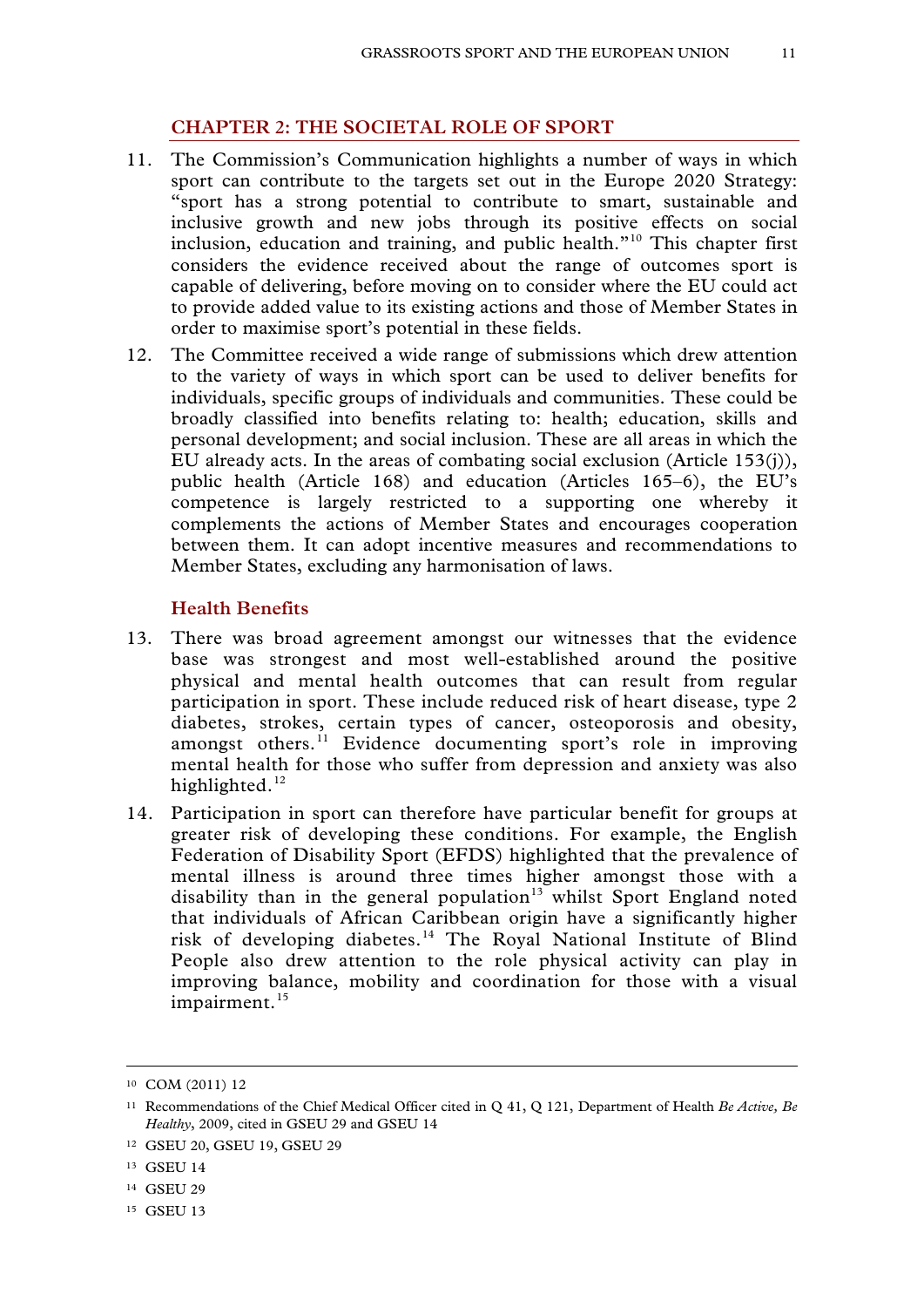#### **Education, Skills and Personal Development**

- 15. A number of witnesses drew attention to sport as a tool in engaging individuals at all stages in the educational process, contributing to improved academic performance and assisting in the development of skills and attributes which can help move individuals further along the path to employment.
- 16. Examples of personal development included confidence building and improved self-esteem. Groups particularly identified as benefiting from this included young women,<sup>[16](#page-10-5)</sup> individuals from disadvantaged communities<sup>[17](#page-11-0)</sup> and those with a disability.<sup>[18](#page-11-1)</sup> It was also stressed that despite these benefits, these were all groups which are currently under-represented in terms of participation in sport.
- 17. With regard to outcomes in the education system, a number of witnesses drew attention to studies which have suggested a positive correlation between participation in sport and improved academic success in school.<sup>[19](#page-11-2)</sup> Others focused on the use of sport as a tool in increasing motivation and attendance. The Rugby Football Union (RFU) cited a project which has used sport as a means of facilitating the return of 14–16 year old young offenders to mainstream education.[20](#page-11-3) The Premier League highlighted an innovative programme run in conjunction with schools which uses football as a method of engaging pupils and encouraging uptake of languages at GCSE. Football related resources are used in language teaching in the classroom, followed by football coaching in the language. $21$
- 18. Participation in sport can also help develop soft skills, such as communication and confidence-building, which can assist individuals back into employment or in their progress towards it. A project run by the Lawn Tennis Association (LTA) in association with the Prince's Trust and Gosling Tennis Academy aimed at developing skills essential for employability such as teamwork and leadership. In their pilot project 98% of participants were classified as educational under-achievers and 30% were ex-offenders. Following the programme 89% either continued in education or went into training or employment.<sup>[22](#page-11-5)</sup> The Football Foundation had similar success with a project run in conjunction with an NHS mental health partnership which combines football with educational activities. Evaluation of this project revealed that following the programme 75% of participants went into education, volunteering or training.<sup>[23](#page-11-6)</sup>
- 19. Participation in grassroots sport also offers opportunities for educational and personal development to volunteers. StreetGames described how for those from disadvantaged communities volunteering "can significantly improve their life chances and help achieve their full potential through teaching leadership and life management skills, as well as providing a route to

- <span id="page-11-3"></span><sup>20</sup> GSEU 7
- <span id="page-11-4"></span><sup>21</sup> GSEU 17
- <span id="page-11-5"></span><sup>22</sup> GSEU 27
- <span id="page-11-6"></span><sup>23</sup> GSEU 20

<span id="page-11-7"></span><sup>&</sup>lt;sup>16</sup> GSEU 15

<span id="page-11-0"></span><sup>&</sup>lt;sup>17</sup> GSEU 11

<span id="page-11-1"></span><sup>18</sup> GSEU 14

<span id="page-11-2"></span><sup>19</sup> GSEU 31, GSEU 29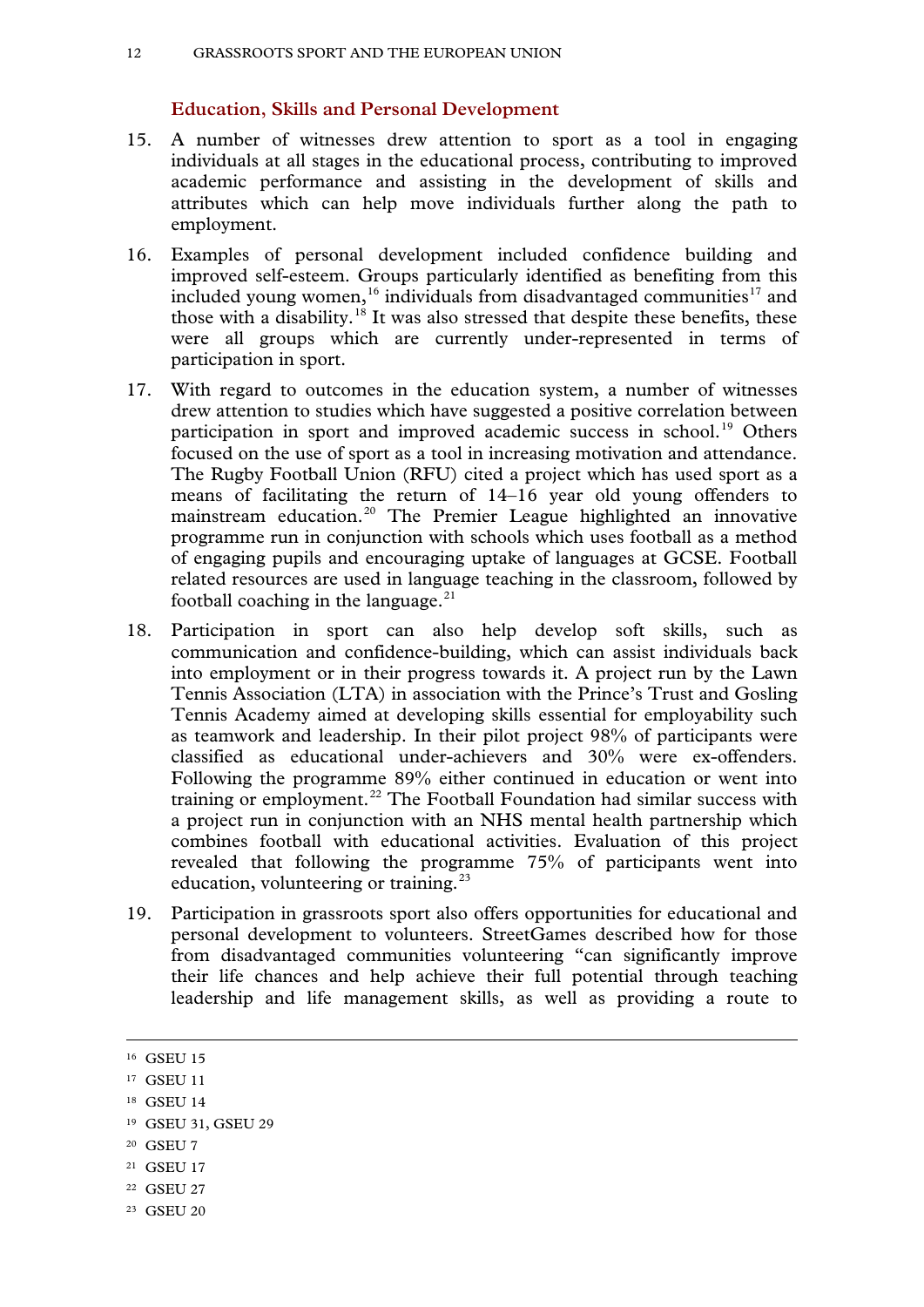recognised qualifications." These included Sports Leader and Coach awards, first aid and lifeguarding qualifications. Surveys of participants revealed that these opportunities were highly valued, with individuals reporting that the experience had provided "a doorway to the future ... a practical way of learning" and had "helped me get back on my feet ... before, there were some days I couldn't leave the house."<sup>[24](#page-11-7)</sup> The opportunities available for educational and personal development were also highlighted by Nary Wijeratne, a Volunteer Coordinator to whom we spoke in the course of our visit to Swiss Cottage School. She provided an example of a volunteer programme designed as a personal empowerment and leadership scheme for young girls.[25](#page-12-0)

20. We also received evidence regarding the role sport can play in awarenessraising. For example *Premier League Health* is a programme which aims to harness the popularity of sport to promote health issues. Run by clubs working with local health agencies who are able to identify the needs of a particular locality it aims to target individuals, many of whom may otherwise be hard to reach, within settings which are familiar and accessible to them. Work as part of the scheme has included bringing health professionals into stadiums on match days to talk directly to fans.<sup>[26](#page-12-1)</sup> Sport Wales also emphasised the usefulness of sport, particularly in isolated rural areas, as a vehicle for bringing people together which could then be capitalised upon for other purposes, for example to broaden access to education and technology.[27](#page-12-2) The European Non-Governmental Sports Organisation (ENGSO) and Supporters Direct considered the potential of sport as a vehicle for non-formal learning could be extended even further to promote more intangible concepts including European citizenship and democratic participation.[28](#page-12-3)

#### **Societal Benefits**

- 21. The Commission Communication draws particular attention to the potential of sport as a vehicle "to promote social inclusion of minorities and other vulnerable or disadvantaged groups and contribute towards better understanding among communities, including in post-conflict regions."<sup>[29](#page-12-4)</sup> The societal role of sport is one of the areas where the Government express their clearest support for the Commission's objectives. In their Explanatory Memorandum they state that they support the Commission's desire "to derive clear benefits for EU citizens and the continuing and effective use of sport as a positive policy instrument" and that "on that basis, the Communication should be regarded as a particularly constructive and welcome narrative of EU sports policy goals and ambitions in this area.<sup>"[30](#page-12-5)</sup>
- <span id="page-12-6"></span>22. The role sport can play in helping to integrate individuals excluded or isolated from society was highlighted by a number of our witnesses. The

-

<span id="page-12-5"></span><sup>30</sup> EM 5597/11

<span id="page-12-0"></span><sup>24</sup> GSEU 34

<span id="page-12-1"></span><sup>25</sup> Appendix 3

<span id="page-12-2"></span><sup>26</sup> GSEU 17

<sup>27</sup> Q 212

<span id="page-12-3"></span><sup>28</sup> GSEU 30, GSEU 32

<span id="page-12-4"></span><sup>29</sup> COM (2011) 12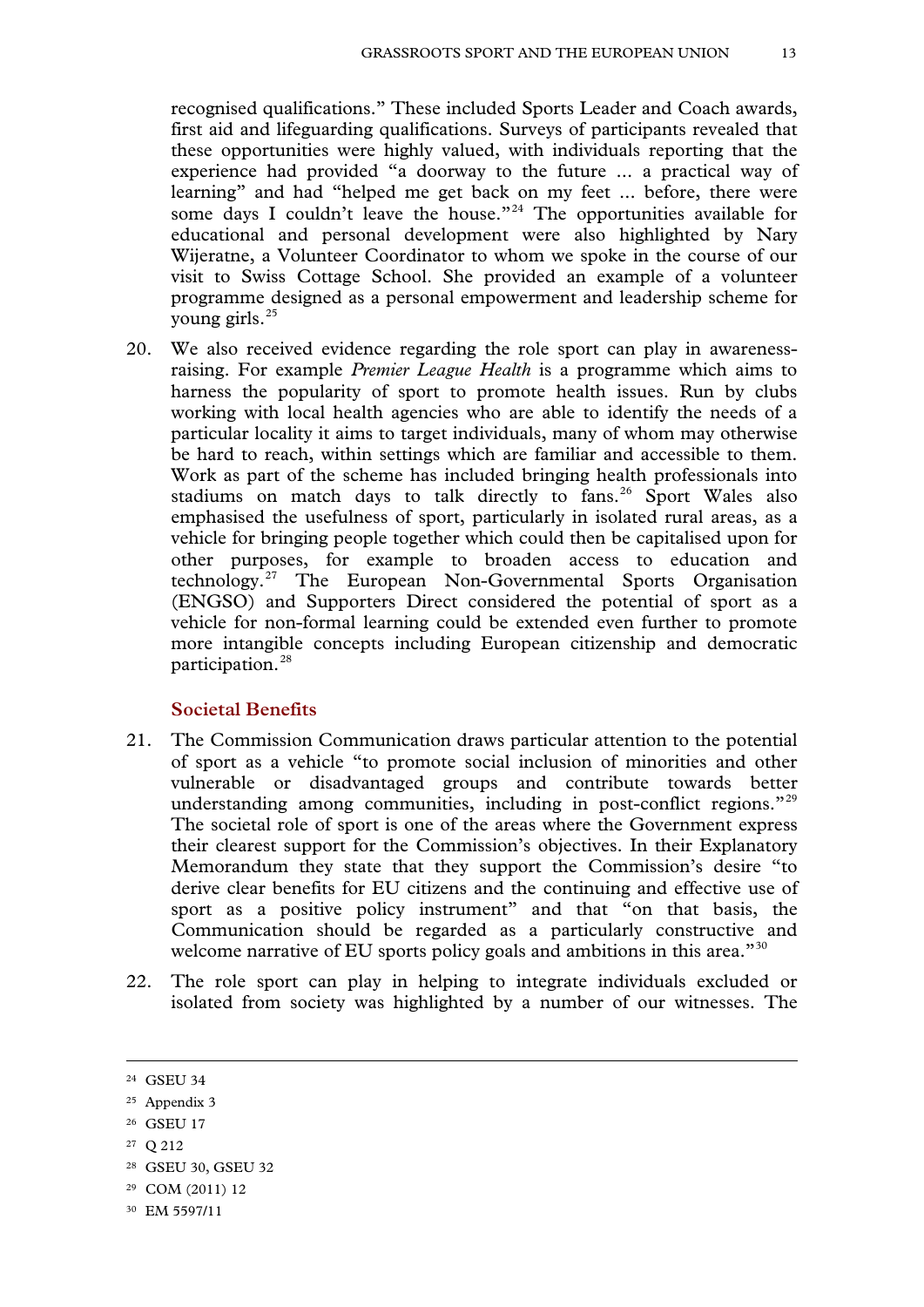#### 14 GRASSROOTS SPORT AND THE EUROPEAN UNION

Sport and Recreation Alliance<sup>[31](#page-12-6)</sup> and ENGSO<sup>[32](#page-13-0)</sup> drew attention to the benefits of participation for older people and the minister described increasing their levels of participation as "a huge area of possibility."[33](#page-13-1) The Football Foundation, which funds a project aimed at addressing physical and social inactivity of those aged over 55 and the Jubilee Hall Trust, which runs a dance class for those over 50, both highlighted feedback from participants which suggested its role in reducing feelings of social isolation in addition to increasing their sense of physical and mental wellbeing.<sup>[34](#page-13-2)</sup>

- 23. A number of our witnesses spoke of the potential role of sport in bringing together diverse or fragmented communities. Sport Northern Ireland described the "vital role" sport had played in "bringing the peoples of Northern Ireland together in an area that was safe and secure and in which there was mutual respect for their traditions and identities." The EU Programme for Peace and Reconciliation in Northern Ireland and the Border Region of Ireland acknowledged sport's potential in this area, funding projects aimed at community cohesion and good relations.<sup>[35](#page-13-3)</sup> Leon McCollin, a volunteer with StreetGames, explained how sports activities in his community had brought together individuals from a diverse range of religious and cultural backgrounds<sup>[36](#page-13-4)</sup> and how this had had success in encouraging integration beyond the time of the formal sessions. The football project Kickz, funded by the Football Association and the Premier League and run in association with the police, has also had success in bringing together individuals from diverse ethnic groups in areas of deprivation where gangs often pose serious problems.[37](#page-13-5)
- 24. We also received evidence which stressed the effectiveness of sport as a method of reaching disengaged young people, particularly at "jeopardy ages." StreetGames described the ways in which they tailored their programmes in order to address directly the protection and risk factors which affect young people falling into criminal or antisocial behaviours.<sup>[38](#page-13-6)</sup> These are set out in Box 3. StreetGames also provided a number of practical examples of where their projects had contributed to measurably reduced rates of offending. For example data provided by Greater Manchester Police indicated that reported figures of antisocial behaviour in two wards where StreetGames targeted its projects were reduced by 39.7% per month in the course of a year.[39](#page-13-7) Such projects can help local communities and businesses affected by offending whilst also providing opportunities for the police and other authorities to build up trust and relationships with young people and their families.[40](#page-13-8) A report published by the Department for Culture, Media and Sport (DCMS) in 2009 concluded that "there is a clear association

-

<span id="page-13-4"></span><sup>36</sup> Q 101

- <span id="page-13-6"></span><sup>38</sup> GSEU 34, Youth Justice Board, *Risk and Protective Factors,* 2005
- <span id="page-13-7"></span><sup>39</sup> GSEU 34

<sup>31</sup> GSEU 1

<span id="page-13-0"></span><sup>32</sup> GSEU 30

<span id="page-13-1"></span><sup>33</sup> Q 231

<span id="page-13-2"></span><sup>34</sup> GSEU 20, GSEU 23

<span id="page-13-3"></span><sup>35</sup> QQ 210, 224

<span id="page-13-5"></span><sup>37</sup> GSEU 17

<span id="page-13-8"></span><sup>40</sup> GSEU 17, GSEU 11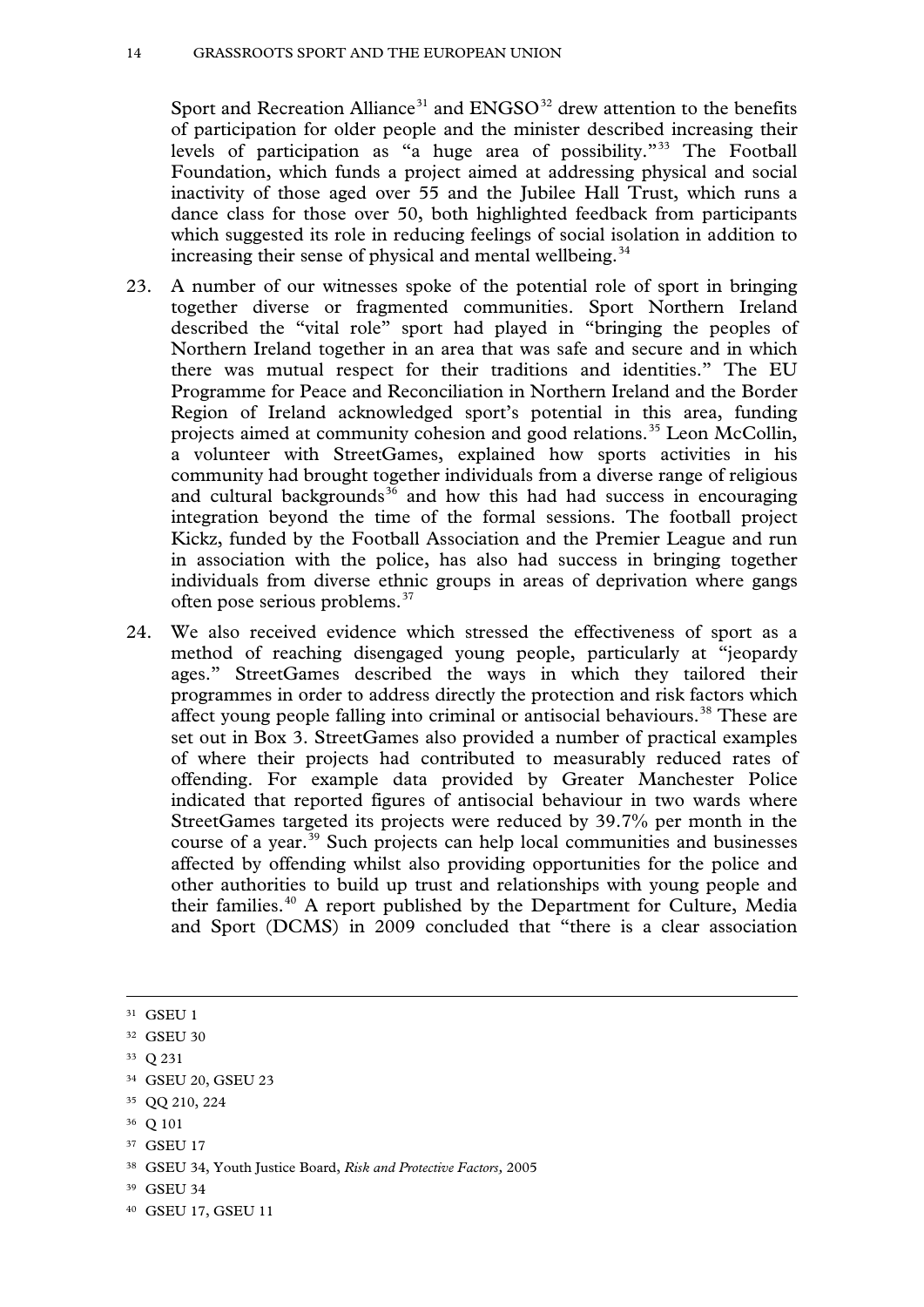between levels of trust in a community and membership of sport and cultural groups." [41](#page-13-8)

#### **BOX 3**

#### **Using sport as a method of preventing youth offending**

**Risk factors** are those which are known to increase the likelihood of subsequent involvement in youth crime. These can include weak communities, social alienation and attitudes which condone offending.

Grassroots sports projects can help mitigate these through creating stronger communities and helping build a sense of pride and belonging particularly through competitive events. Participation can also bring different communities together, helping to relieve tensions. Coaches and leaders can be used to transmit social understanding to participants, highlighting unacceptable behaviours and presenting the message that offending is unacceptable.

**Protection Factors** are those that buffer children and young people against the risks to which they are exposed.

Leaders of grassroots sports projects can provide positive role models within communities. Participation in sporting activities can also provide opportunities for individuals to develop social and intellectual skills and self-esteem. In addition it can provide a forum in which participants are able to learn to deal with setbacks.

- 25. **We believe that the EU could gain most from the new competence, particularly at a time of financial constraint, by regarding sport not as a peripheral policy area but as a powerful and effective tool in the delivery of objectives across the policy spectrum, notably in the health, social and educational spheres. We welcome the Commission's focus on this in the Communication.**
- 26. **With particular regard to EU policy, sport can make a strong contribution to the achievement of three out of the five headline targets of the Europe 2020 Strategy, namely those on employment, education and poverty and social exclusion. Increasing levels of participation in grassroots sports should therefore be a priority in the field of sport for the Member States, and for the EU within the limits of its competence.**
- <span id="page-14-0"></span>27. Our evidence also highlighted that participation in sport can bring particular benefits to groups whose participation rates are lowest. These include women and girls, those with a disability, the unemployed, older people, migrant communities and those from disadvantaged communities. **Particular effort should be devoted to increasing participation of these groups. We welcome the Commission's proposal to support projects promoting their inclusion.**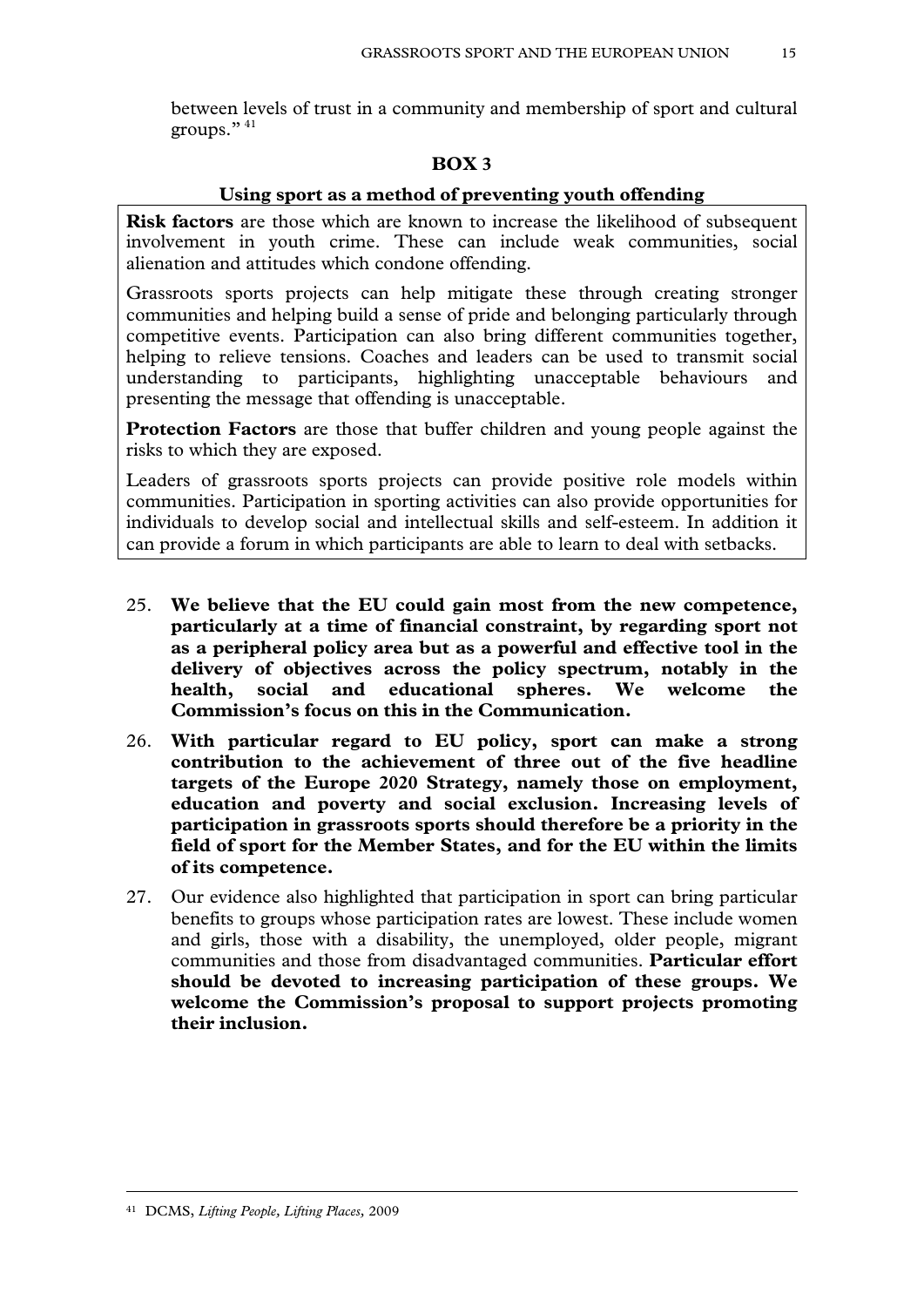#### **CHAPTER 3: INTEGRATING SPORT INTO POLICY MAKING AND DELIVERY**

28. Given the role sport can play in delivering a number of policy objectives, this chapter first looks at how successfully it is integrated, or mainstreamed, into policy making and delivery at both EU and Member State level.<sup>[42](#page-14-0)</sup> We then examine the potential for enhancing the role of sport in delivering policy objectives.

#### **Mainstreaming**

- 29. The majority of our witnesses expressed a sense of frustration that the potential of sport was not sufficiently understood or exploited by policy makers and argued for improved and more consistent mainstreaming of sport. The Premier League felt that one of the primary obstacles to their projects addressing social issues was "the reluctance of respective spheres, particularly education and health, to accept that football and sport can have a positive impact."[43](#page-15-0) Keith Newman of the EU Sports Platform, an organisation which aims to help the sports world better understand EU policy making, agreed that sport's potential was not "reflected in budgetary priorities or in sport's position in the priority list, not just in the European Commission but within most governmental and European bodies."[44](#page-15-1) A number of witnesses felt this problem was most acute where projects were aiming at personal and social outcomes; health outcomes were better recognised.[45](#page-15-2) As Sport Wales put it, "it is important that we seek to maximise the impact of sport by recognising the benefits beyond simply the health agenda ... the power of sport is not sufficiently recognised across public policy." [46](#page-15-3)
- 30. It was felt that this was an area both where the EU needed to improve its own performance and where it could take action to promote and facilitate better policy making at Member State level. The LTA spoke for many of our witnesses when it suggested that "one way that the EU could help ... would be to promote the value of sport to the other areas of the EU."<sup>[47](#page-15-4)</sup>
- 31. Mary Honeyball MEP felt that there was a genuine desire on the part of the Commission to promote the social value of sport.<sup>[48](#page-15-5)</sup> Commissioner Vassiliou, when she met us in November 2010 to discuss the Youth on the Move initiative, was keen to stress the "social and educational benefits of sport" and its "ability to draw disadvantaged groups and people into a community."[49](#page-15-6) The Commission highlighted the Disability Strategy and the

- <span id="page-15-1"></span><sup>44</sup> Q 177
- <span id="page-15-2"></span><sup>45</sup> Q 41

- <span id="page-15-3"></span><sup>46</sup> GSEU 35
- <span id="page-15-4"></span><sup>47</sup> Q 96
- <span id="page-15-5"></span><sup>48</sup> Q 165

<sup>42</sup> 'Mainstreaming' is an approach to policy making and delivery. In this case it involves ensuring that sport is taken into account, and integrated into, policies and programmes in relevant areas. These might include for example health, education, social inclusion and gender equality. It both helps ensure that sport is included where it can add value and prevents the development of policies which may inadvertently adversely impact upon the successful delivery of sport

<span id="page-15-7"></span><span id="page-15-0"></span><sup>43</sup> GSEU 17

<span id="page-15-6"></span><sup>49</sup> Q 1, Social Policies and Consumer Protection Sub-Committee evidence session on *Youth on the Move*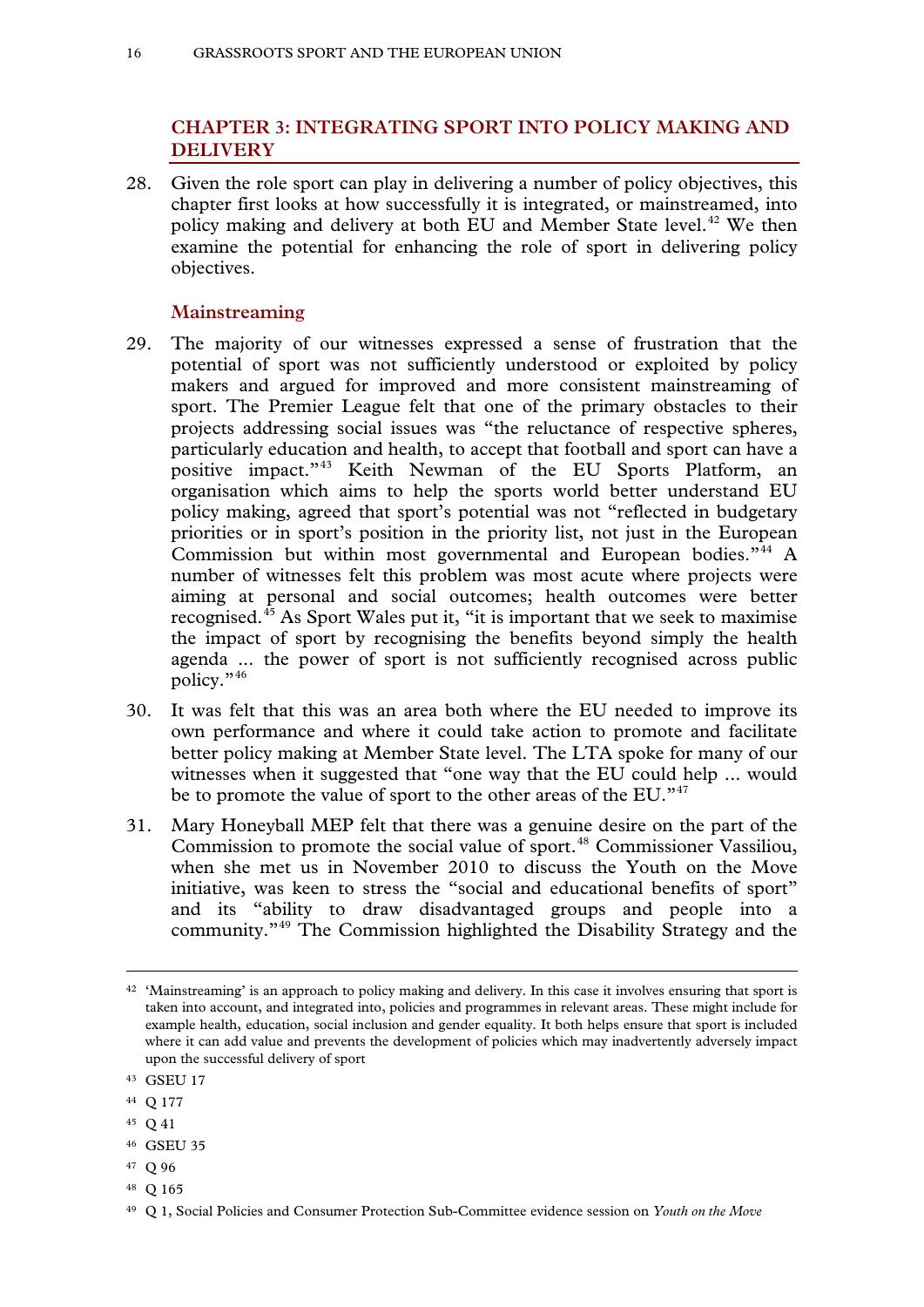Strategy for Equality between Men and Women as examples of where sport had been successfully integrated into policy making.<sup>[50](#page-15-7)</sup>

- 32. Whilst the significant progress made by the Commission in mainstreaming sport was noted by those such as the International Sport and Culture Association (ISCA), the majority still believed that such integration was not yet routine.<sup>[51](#page-16-0)</sup> Indeed, we have, in the course of scrutiny of EU documents, expressed our surprise at the lack of attention given to the potential of sport in, for example, the Platform against Poverty and Social Exclusion and the Communication on Active Ageing.<sup>[52](#page-16-1)</sup>
- 33. We also heard that there continue to be difficulties regarding access to sporting facilities and venues for certain groups with disabilities. For example, the Centre for Access to Football and the Association of Disabled Supporters argued that access to sporting facilities and venues needed increased consideration in EU legislation and guidance for the built environment.<sup>[53](#page-16-2)</sup>
- 34. Similarly at a national level, many of our witnesses felt that a significant barrier to the potential of sport being achieved was due to the failure to mainstream. The Football Foundation viewed the Government's engagement with sport as "piecemeal rather than a coordinated cross departmental strategy, which limits its potential impact."[54](#page-16-3) Hugh Robertson MP, Minister for Sport and the Olympics, accepted that nationally this was an area where there was "a huge amount of work to be done" and acknowledged that it was the issue in his remit which, if resolved, had the potential to bring about "the greatest long-term benefit."[55](#page-16-4)

#### **Research and data collection**

35. There was general agreement amongst our witnesses that the evidence base for outcomes in the health sphere was the most well-established and understood by policy makers. Jennie Price, Chief Executive of Sport England, explained that "it's reasonably straightforward in the health area, because there is clear medical evidence that if you do physical activity five times a week for thirty minutes you get health benefits. Health professionals understand that; it's endorsed by the Chief Medical Officer."<sup>[56](#page-16-5)</sup> It is also an area in which work has been undertaken to quantify the benefits, providing a compelling cost-benefit argument for increasing levels of participation. For example, the Chief Medical Officer has estimated that physical inactivity costs England £8.2 billion per year and the government-funded Culture and Sport Evidence programme has estimated that if Sport England were to achieve their aspiration of one million more people across the country doing 3 x 30 minutes of moderate intensity sport a week, it would save  $f(22.5)$ billion in health and associated costs.<sup>[57](#page-16-6)</sup>

-

<span id="page-16-5"></span><sup>56</sup> Q 41

<sup>50</sup> QQ 190–191

<span id="page-16-7"></span><span id="page-16-0"></span><sup>51</sup> For example GSEU 22, GSEU 1, GSEU 30

<span id="page-16-1"></span><sup>52</sup> http://www.parliament.uk/business/committees/committees-a-z/lords-select/eu-social-policy-and-consumeraffairs-sub-committee-g/scrutiny-work1/correspondence-with-ministers/

<span id="page-16-2"></span><sup>53</sup> GSEU 25

<span id="page-16-3"></span><sup>54</sup> GSEU 20

<span id="page-16-4"></span><sup>55</sup> Q 238

<span id="page-16-6"></span><sup>57</sup> CASE, *Understanding the Value of Engagement*, 2010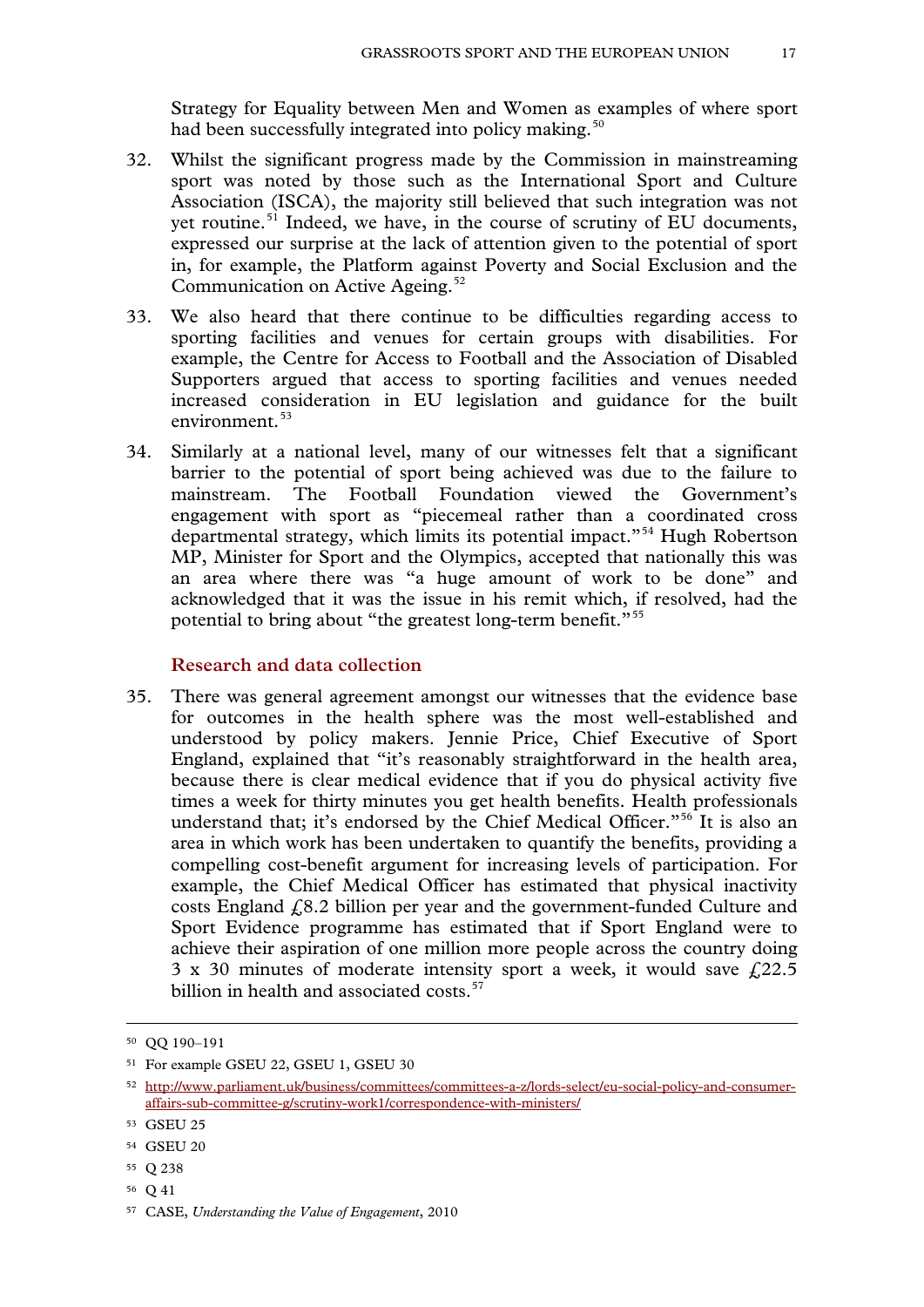- 36. However, the evidence base for outcomes in the social sphere was felt to be less well established and many of our witnesses believed this to be to a large extent responsible for the under-use of sport by policy makers. The Football Foundation ventured that "it may be the case that a considerable barrier to grassroots sport fulfilling its potential ... is not delivering the change but being able to adequately demonstrate achievements to make the case ... It is lack of good evidence that prevents many programmes from showing the true value of their work."<sup>[58](#page-16-7)</sup> Sport England agreed, telling us that the social sphere lacked the "good, direct, causal evidence" which existed in the health sphere, making it harder to make a compelling case to policy makers for the use of sport as a tool in the delivery of policy. This was felt to be compounded by a lack of established quantitative data. $59$
- 37. The difficulties in measuring, and in particular quantifying, the effectiveness of sport in personal development for individuals and for some of the societal outcomes which are more difficult to define and capture were raised by a number of our witnesses.<sup>[60](#page-17-1)</sup> This was also evident from a number of submissions which were often forced to rely on broad statements and anecdotal evidence. However, we were provided with some examples of methodologies which seek to capture such outcomes in a more systematic way. $61$
- 38. There was agreement amongst our witnesses that data collection and research into the types of social outcomes that sport can facilitate would assist in encouraging the use of sport across the policy spectrum at all levels and would incentivise Member States to improve rates of participation. This would also strengthen the ability of sport to attract funding, including from the structural funds. As Keith Newman of the EU Sports Platform told us, "crucial to any funding, whether it's a small amount now or a large amount in the future, is that you can measure the successful outcomes, not just in purely sporting terms, but in the other side benefits. That's important for the political argument and for the actual benefits that it will provide at grassroots level. I hope that will be looked at a lot more carefully by the Commission."[62](#page-17-3) Sport England agreed that it would be valuable if "fundamental research looking at causality, which is very difficult to fund and put in place in each country separately, could be joined up across Europe."[63](#page-17-4) Emma McClarkin and Mary Honeyball, members of the European Parliament's Culture and Education Committee, also agreed with the suggestion that data collection and research, particularly regarding outcomes in the social sphere, would be useful priorities for the Commission to adopt.<sup>[64](#page-17-5)</sup>
- 39. The paucity of EU-wide data relating to sport and in particular the lack of standardised measurements, for example to measure participation, were also viewed as a limiting factor. A number of witnesses suggested that collecting comparable statistics would be a powerful incentive for Member States to improve their performance, as it had been in other areas such as promoting

<span id="page-17-0"></span><sup>59</sup> Q 41

- <span id="page-17-3"></span><sup>62</sup> Q 183
- <span id="page-17-4"></span><sup>63</sup> Q 46

<span id="page-17-6"></span><sup>58</sup> GSEU 20

<span id="page-17-1"></span><sup>60</sup> QQ 41, 92, 93

<span id="page-17-2"></span><sup>61</sup> GSEU 20

<span id="page-17-5"></span><sup>64</sup> QQ 141, 157, 165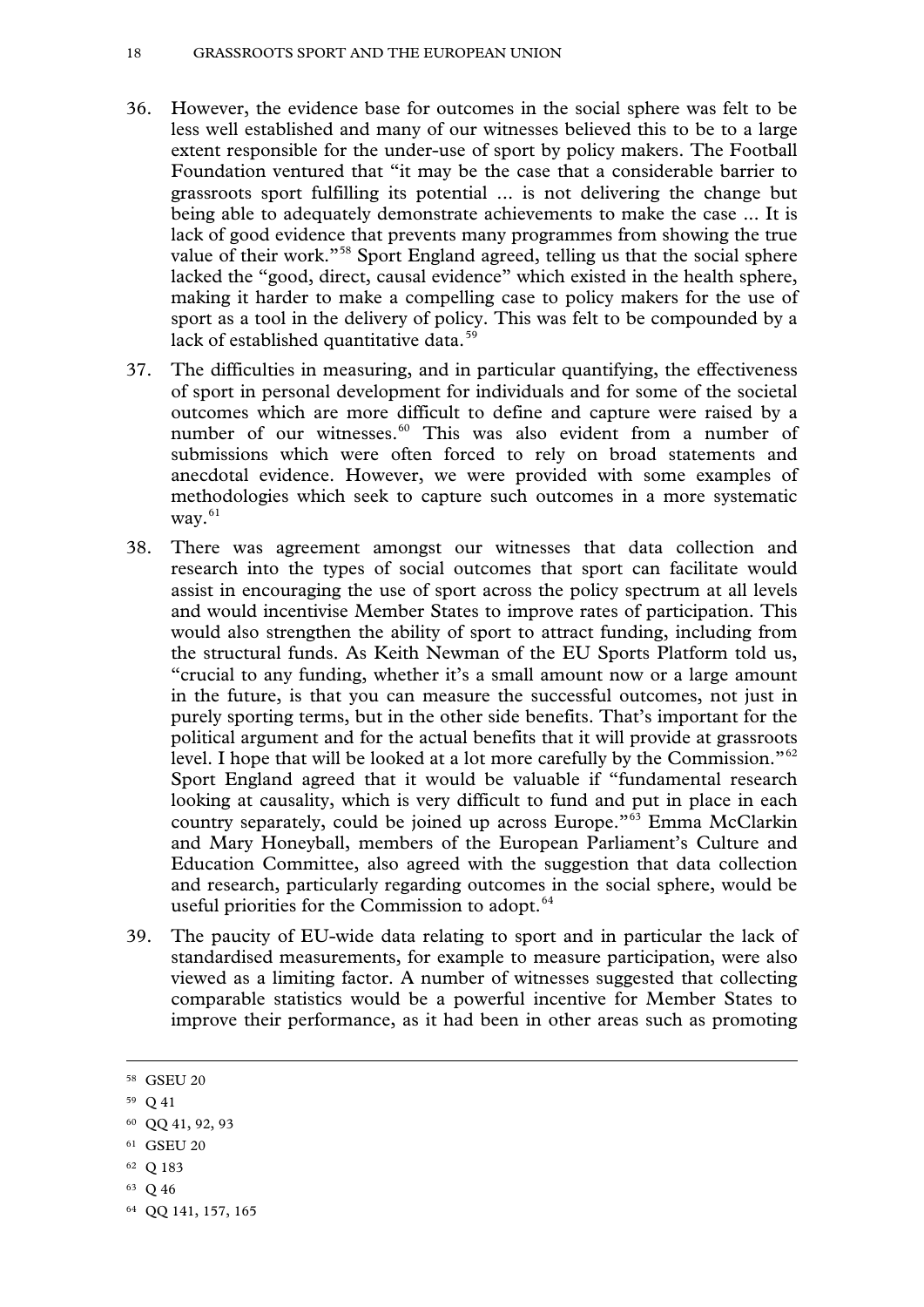recycling.[65](#page-17-6) Sport England believed that if such data demonstrated the link between levels of participation in sport and a better overall environment for citizens it would be "very powerful."[66](#page-18-0)

- 40. The Commission Communication puts forward three proposals in the field of research and evidence gathering. These are to:
	- work with Member States to produce satellite accounts for sport. These measure the economic importance of a specific industry to a national economy;
	- support a network of universities to promote innovative and evidencebased sport policies;
	- study the feasibility of establishing a sports monitoring account in the EU to analyse trends, collect data, interpret statistics, facilitate research, launch surveys and studies, and promote exchange of information.
- 41. The Government commented that these proposals had the potential to address the evidence base relating to the social outcomes sport can deliver but acknowledged that this was an area where the Commission might need to be pressed to take specific action.<sup>[67](#page-18-1)</sup> The Commission, whilst stressing their commitment to evidence-based policy making, also conceded that evidence around social returns was not addressed directly in the Communication, explaining that the Europe 2020 Strategy meant that "the emphasis of much of what we do is very much on the economic side of things at the moment."[68](#page-18-2)

#### **Sharing of best practice**

42. A number of our witnesses drew attention to how the sharing of experience and best practice between Member States would add value to their work. Areas identified where this would be particularly beneficial included the societal outcomes of sport, how to increase participation, particularly among under-represented groups, and how research can best influence and be integrated into policy agendas.<sup>[69](#page-18-3)</sup> For example, Mary Honeyball MEP suggested that the UK could learn lessons from the Scandinavian countries and Germany about increasing participation.<sup>[70](#page-18-4)</sup> The Government agreed, particularly with respect to learning how drop-off rates in sport among older people could be reduced.[71](#page-18-5) The EU Sports Platform noted that there was particularly good practice in some Member States in anti-racism work and gender and disability equality in sport which could usefully be shared.<sup>[72](#page-18-6)</sup> Amongst all our witnesses, there was a sense that such exchanges represented an area of real added value on the part of the EU. For example, Emma McClarkin MEP expressed the view that "the exchange of best practice is what the EU can do when it is working at its very best. $173$  $173$ 

-

<span id="page-18-2"></span><sup>68</sup> Q 188

- <span id="page-18-4"></span><sup>70</sup> Q 157
- <span id="page-18-5"></span><sup>71</sup> Q 231
- <span id="page-18-6"></span><sup>72</sup> Q 171
- <span id="page-18-7"></span><sup>73</sup> Q 141

<span id="page-18-8"></span><sup>65</sup> QQ 62, 93

<span id="page-18-0"></span><sup>66</sup> Q 62

<span id="page-18-1"></span><sup>67</sup> QQ 236–237

<span id="page-18-3"></span><sup>69</sup> For example GSEU 5, GSEU 1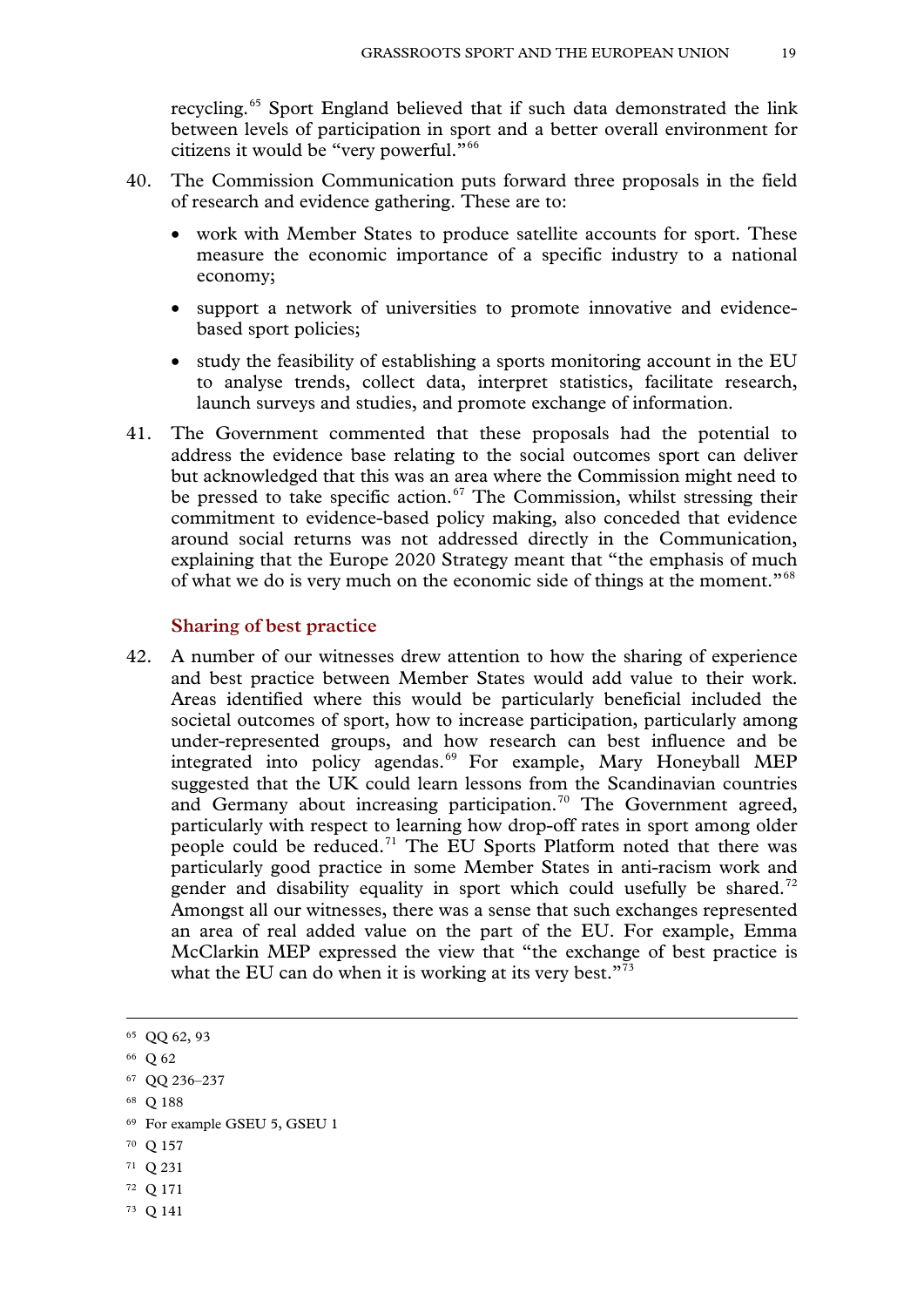- 43. We consider the functioning of the various channels for the sharing of best practice and how these might be improved in order to exploit their potential fully in chapter 5.
- 44. **We consider that the potential of sport to deliver on objectives across the policy spectrum, but particularly in the social sphere, has yet to be fully exploited by policy makers at both EU and Member State level.**
- 45. **Whilst the Commission has had some success in integrating sport into other policies, for example including it in the Disability Strategy and the Strategy for Equality between Men and Women, further work is needed to ensure it is consistently mainstreamed across the work of all relevant Directorates General.**
- 46. **It is also desirable that sport should be further mainstreamed into health, social and educational policies at Member State level. We consider this to be a policy of such significance that we recommend that the Commission draw attention to it by proposing a Council Recommendation for consideration and adoption by the Member States.**
- 47. **While we recognise that there exist different models of sport across the EU we consider the practicalities of mainstreaming to be an area where sharing best practice among Member States would be valuable. Member States could also usefully share information on their methods of increasing participation rates in sport, particularly among under-represented groups.**
- 48. **The Commission acknowledges the potential of sport in delivering social objectives. However, wider scale studies could usefully be undertaken on social returns. If these were to be convincingly demonstrated they would provide a compelling argument for sport to be further integrated into wider policy making and delivery at both EU and Member State level whilst also strengthening the case for financial investment. We recommend that social returns be specifically included in the Commission's work on evidence-based policy making and work with academia, both of which are action points in the recent Communication. We recommend that the Commission work with Member States and the relevant working groups to identify appropriate data sets in relation to both economic and social aspects of sport and subsequently facilitate work to analyse these.**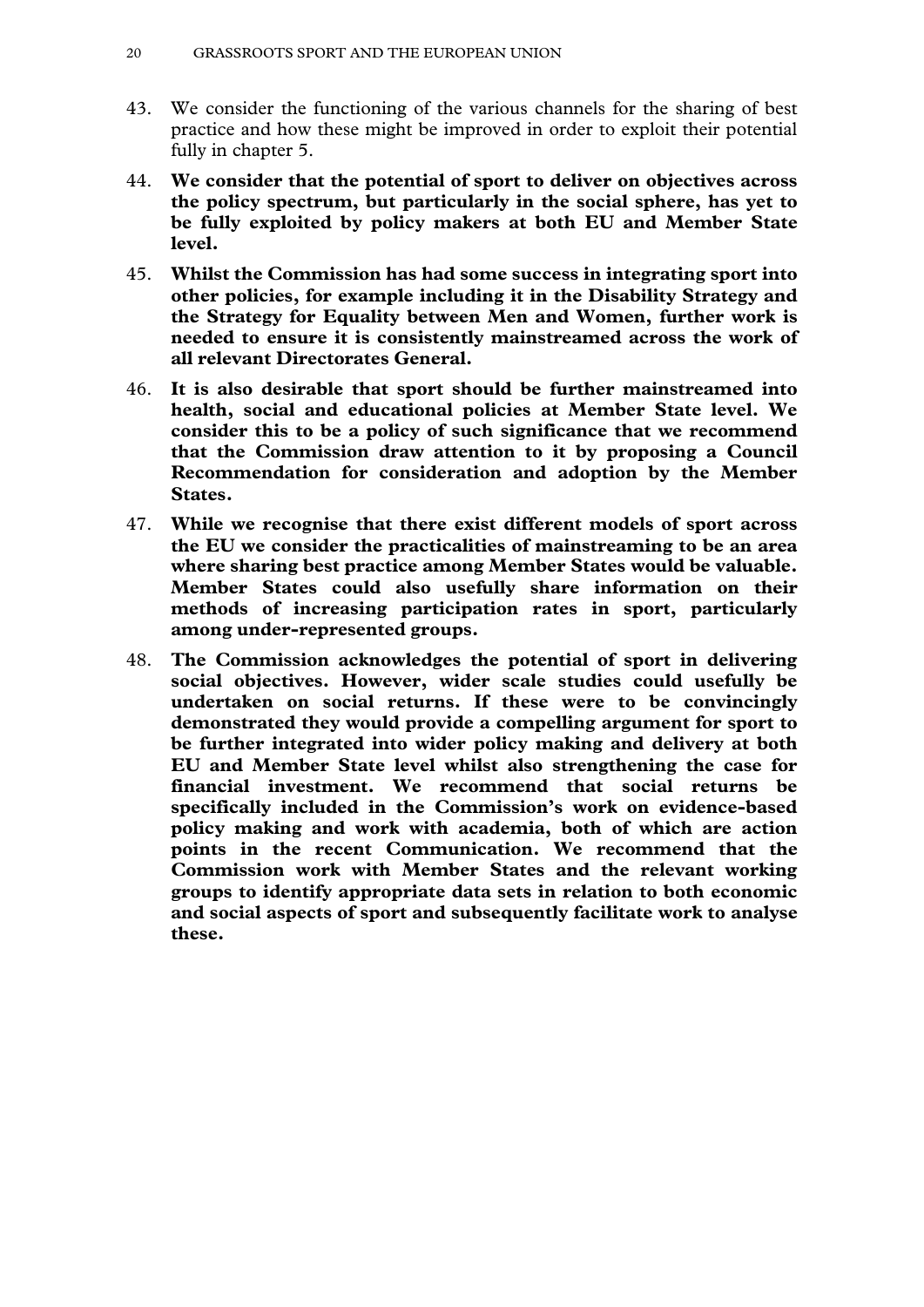#### **CHAPTER 4: FUNDING AND SUPPORTING GRASSROOTS SPORTS**

49. In order to deliver on its potential, grassroots sport needs to be adequately supported and resourced. This chapter examines how the EU can act in two fields, volunteering and financial support, which we consider to be essential for the successful delivery of grassroots sports. The EU impacts on financial support for grassroots sports in three main ways. In increasing order of financial significance these are: through a dedicated sports funding programme (yet to be agreed); through other EU funds, including the structural funds; and through regulatory impact on income derived from the sale of intellectual property rights, principally media. These are considered in turn.

#### **Volunteering**

- 50. Grassroots sport is heavily reliant on volunteers. Ninety percent of grassroots sport clubs use volunteers with an average of 21 per club and more people in the UK volunteer in sport than in any other sector.<sup>[74](#page-18-8)</sup> In football alone, the FA estimate there are over 400,000 volunteers.<sup>[75](#page-20-0)</sup> The Football Foundation stated "quite simply, volunteers are the life-blood of everything we do."<sup>[76](#page-20-1)</sup> In addition to ensuring that grassroots sport can be delivered, a number of witnesses highlighted how volunteers can also provide a valuable extra dimension to activities, serving as community role models<sup>[77](#page-20-2)</sup> or by providing opportunities for inter-generational interactions.[78](#page-20-3) As discussed in chapter 2, many of the benefits of participating in grassroots sport also extend to volunteers.
- 51. Some witnesses expressed the view, repeated by the Minister, that volunteering is essentially a national, indeed, local activity.<sup>[79](#page-20-4)</sup> However, our evidence suggested a number of ways in which the EU might use its new competence in order to encourage and support volunteering.
- 52. Regulatory burdens were seen as one of the greatest threats to volunteering. The experience of the EFDS was that "even small increases in administrative burdens can have a devastating effect on a club's ability to recruit and retain volunteers"<sup>[80](#page-20-5)</sup> and this was a view shared by the majority of our witnesses. $81$ The Government stressed that factors associated with individuals choosing to volunteer or not were complex in nature but agreed that there was some evidence that the bureaucratic load was deterring some volunteers.<sup>[82](#page-20-7)</sup> The Minister, along with others such as the Sport and Recreation Alliance, believed that a review of EU legislation impacting on volunteers would be a

<span id="page-20-8"></span>-

<span id="page-20-2"></span><sup>77</sup> GSEU 11

<span id="page-20-5"></span><sup>80</sup> GSEU 14

<span id="page-20-7"></span><sup>82</sup> Q 234

<sup>74</sup> GSEU 1

<span id="page-20-0"></span><sup>75</sup> GSEU 16

<span id="page-20-1"></span><sup>76</sup> Q 107

<span id="page-20-3"></span><sup>78</sup> GSEU 30

<span id="page-20-4"></span><sup>79</sup> GSEU 1, Q 230

<span id="page-20-6"></span><sup>81</sup> For example GSEU 1, GSEU 27, GSEU 7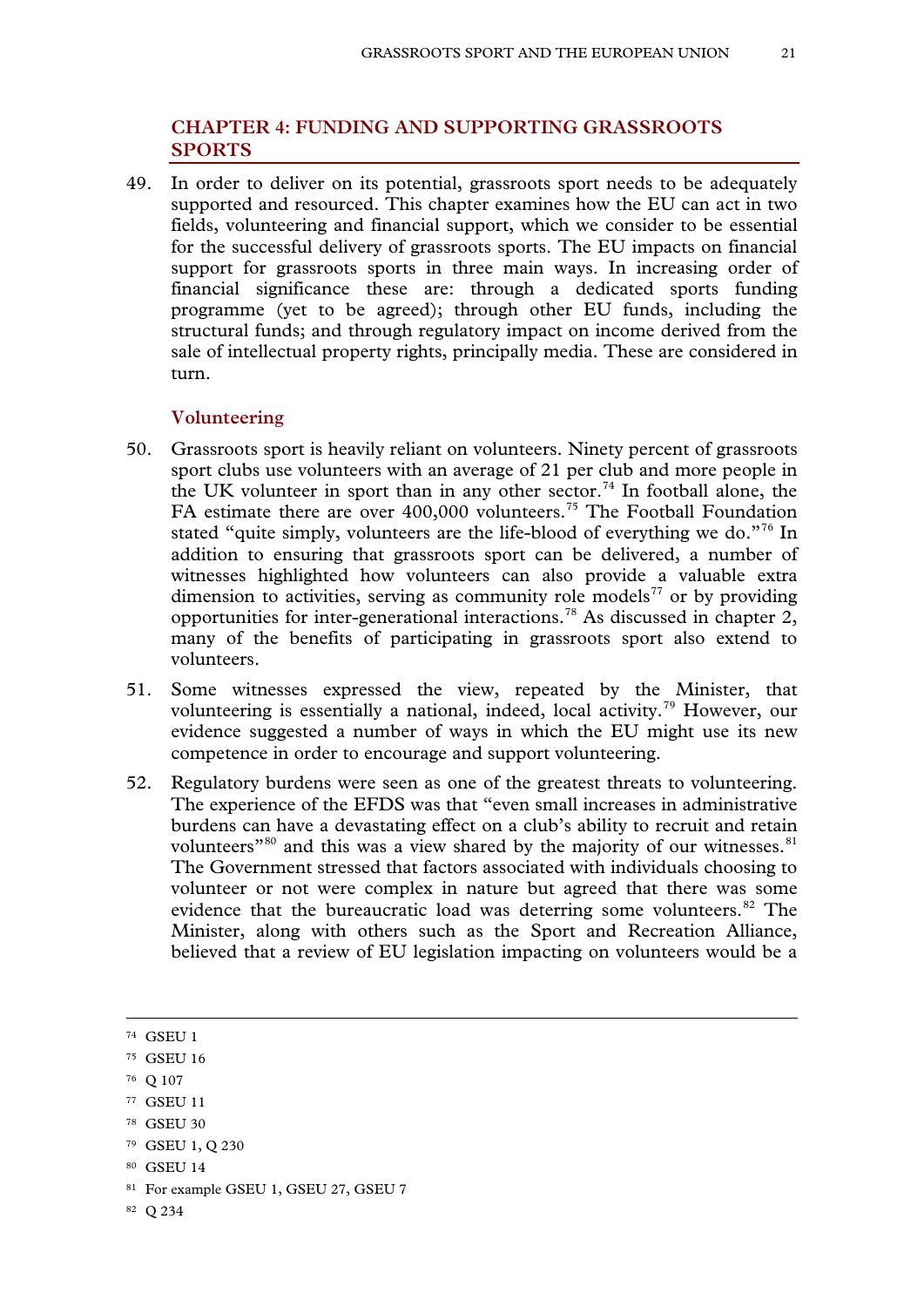constructive way forward.<sup>[83](#page-20-8)</sup> We discuss more widely the desirability and functioning of mechanisms through which the Commission can consider the impact of general legislation on sport in chapter 5.

- 53. The Commission Communication addresses the issue of volunteering primarily through the proposal to "support the inclusion of sport-related qualifications when implementing the European Qualifications when implementing the European Qualifications Framework"[84](#page-21-0) and to "promote the validation of non-formal and informal learning gained through activities such as voluntary activity in sport.<sup>"[85](#page-21-1)</sup> We heard evidence that these actions would be welcomed by grassroots sports organisations and were aligned with the aspirations of volunteers. The Football Foundation highlighted the findings of research they had conducted into volunteers, explaining that "what they are looking for is quite simple. They are just looking to feel valued, to move forward and be trained in the area in which they volunteer ... it is a question of providing opportunities and, perhaps, funding for people to go on courses, whether they are on bookkeeping or simply sports and recreational development."[86](#page-21-2) The Volunteer Coordinator we spoke to in the course of our visit to Swiss Cottage School also stressed that the opportunity to up-skill and gain qualifications was one of the key factors in attracting volunteers. Other bodies stressed the importance of personal development in addition to formal training. $87$  The Government expressed their support for the Communication's proposals in this area.<sup>[88](#page-21-4)</sup>
- 54. In addition to the actions proposed in the Communication, the Commission highlighted work being done to promote and validate learning as part of the 2011 EU Year of Volunteering. These include a proposed Council Recommendation, the establishment of Europe-wide networks for cooperation to enable better training and accreditation of volunteers and the introduction of a European Skills Passport to enable people to record skills acquired through volunteering.<sup>[89](#page-21-5)</sup>
- 55. The Commission have also supported volunteering projects through the Preparatory Actions. Sport Wales described one such project they are involved in, led by the Flemish Sports Federation, which aims to consider the existing knowledge base regarding volunteering, to develop it further through exchange and to spread best practice.<sup>[90](#page-21-6)</sup> Other witnesses similarly highlighted the potential for the EU to add value to their work by championing best practice across the EU in areas such as engaging and retaining volunteers in sport.<sup>[91](#page-21-7)</sup> In his evidence to us, the Minister focused on initiatives to increase volunteering as part of the London 2012 Olympic Games rather than on any EU dimension.<sup>[92](#page-21-8)</sup> However, the Minister had

-

<span id="page-21-3"></span><sup>87</sup> GSEU 35

- <span id="page-21-9"></span><span id="page-21-5"></span><sup>89</sup> Q 185
- <span id="page-21-6"></span><sup>90</sup> Q 221
- <span id="page-21-7"></span><sup>91</sup> GSEU 29
- <span id="page-21-8"></span><sup>92</sup> Q 229

<sup>83</sup> GSEU 1, QQ 10, 234

<span id="page-21-0"></span><sup>84</sup> The European Qualifications Framework (EQF) "acts as a translation device to make national qualifications more readable across Europe with the aim of promoting workers' and learners' mobility between countries and facilitating their lifelong learning." http://ec.europa.eu/education/lifelong-learning-policy/doc44\_en.htm

<span id="page-21-1"></span><sup>85</sup> EM 5597/11

<span id="page-21-2"></span><sup>86</sup> Q 107

<span id="page-21-4"></span><sup>88</sup> EM 5597/11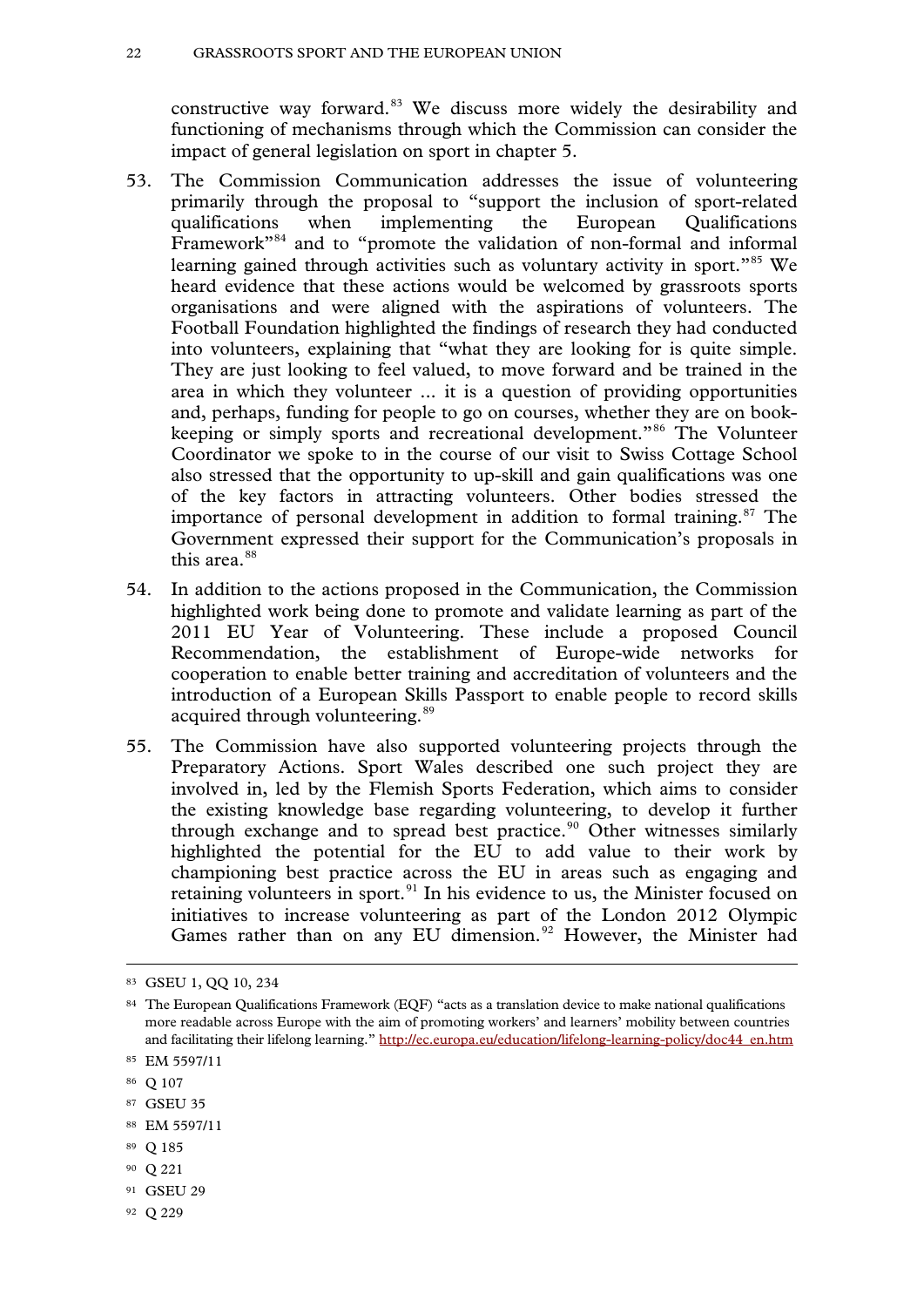previously noted that the EU could usefully develop "better evidence on how major international sporting events can be translated into lasting participation and further encouragement for professional sports to play their part in boosting participation."<sup>[93](#page-21-9)</sup> It may therefore be that lessons learnt regarding how to increase and retain the number of volunteers could form part of this. The functioning of various mechanisms for the sharing of best practice is discussed further in chapter 5.

- 56. It is clear to us that volunteering is vital to the success of grassroots sport. **The Commission should recognise the importance of recruiting and retaining volunteers, ensuring future legislation does not adversely impact on volunteers.** Our recommendations in chapter 5 are pertinent in this respect.
- 57. The opportunity to gains skills and qualifications through volunteering is an important factor in attracting and retaining volunteers. Volunteering also has the potential to contribute to Europe 2020 objectives, assisting individuals into education and training. **We welcome the proposals to incorporate sport-related qualifications when implementing the European Qualifications Framework and to promote and recognise formal and informal learning gained through volunteering.**
- 58. **Volunteering is an area which could benefit from the sharing of best practice at a European level and the Commission should facilitate this.**
- 59. **We consider the EU Year of Volunteering to be a valuable platform for promoting volunteering in sport and considering how to create a favourable climate for it. The integration of sport into such initiatives is important, recognising the ability of sport to contribute to a wide range of policy objectives.**

#### **Sports Programme**

60. A full Sports Programme, a dedicated funding stream for sport, has yet to be agreed. However, a Preparatory Action programme was launched in 2009 to cover the period until 2012. Preparatory Action programmes can run for a maximum of three years and are designed to pave the way, in terms of good practice and analysis, for bigger programmes. Special annual events such as the Mediterranean Games and the Special Olympics<sup>[94](#page-22-0)</sup> were also funded from this budget. A requirement of funding was that projects have a transnational network from a minimum of five Member States. Two examples of projects funded under the Preparatory Actions are provided in Box 4. The initial intention was that this would be followed by a two year mini-programme covering the years 2012 and 2013 before a full programme in 2014. However, the mini-programme has since been cancelled. Decisions on the future, structure and priorities of the programme from 2014 have yet to be taken but there is an understanding that resources are not likely to be great.<sup>[95](#page-22-1)</sup> Excluding money dedicated to supporting events, the Preparatory Actions had a budget of  $\epsilon$ 7.5 million.

<span id="page-22-2"></span><sup>93</sup> http://www.parliament.uk/business/committees/committees-a-z/lords-select/eu-social-policy-and-consumeraffairs-sub-committee-g/scrutiny-work1/correspondence-with-ministers/

<span id="page-22-0"></span><sup>&</sup>lt;sup>94</sup> Olympics for those with intellectual difficulties. See [www.specialolympics.org](http://www.specialolympics.org/)

<span id="page-22-1"></span><sup>95</sup> For example Q 195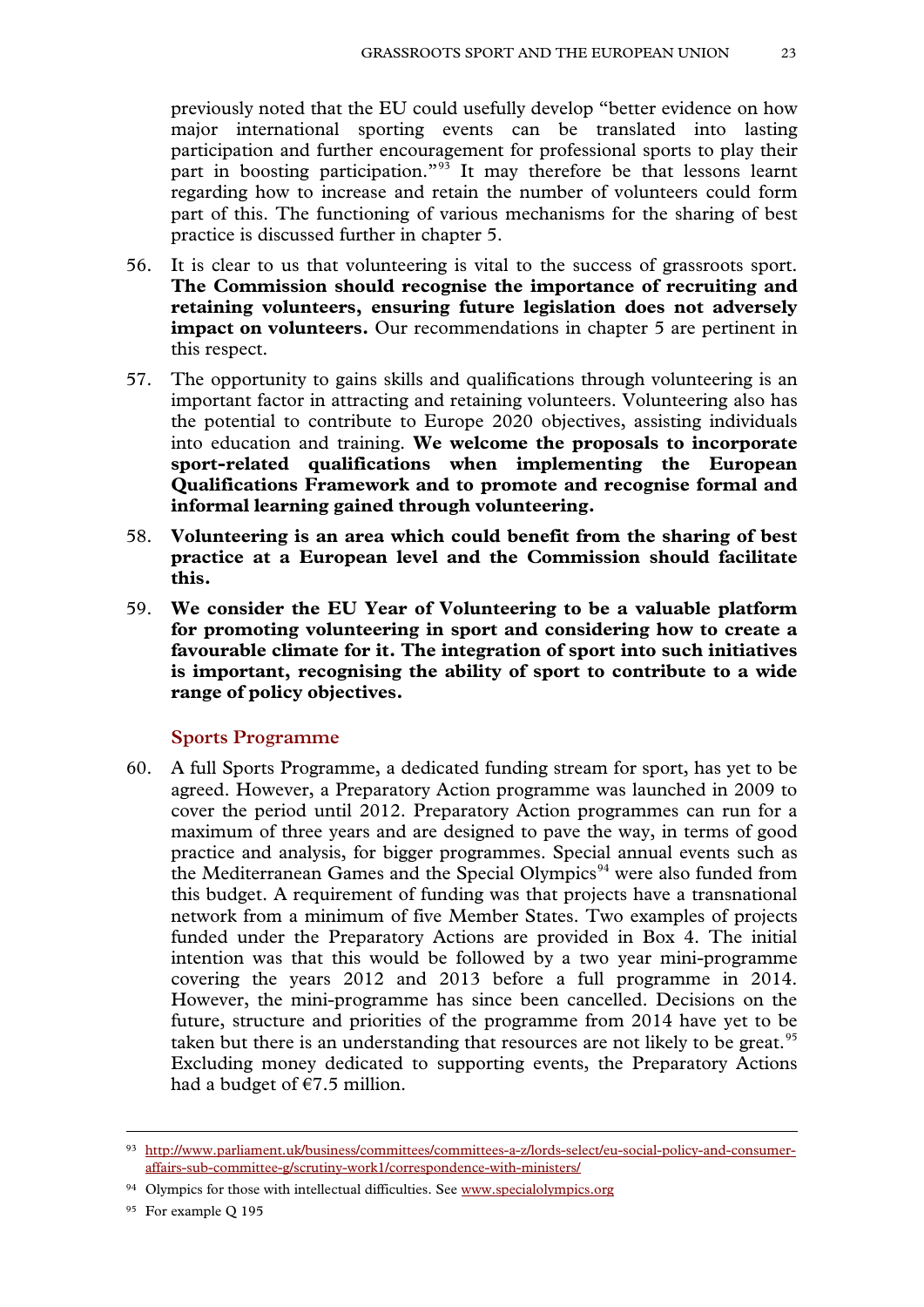- 61. In its Communication the Commission set out a number of areas in which it proposes to fund transnational projects. These include:
	- Health enhancing physical activity
	- Participation in sport of people with disabilities
	- Women's access to leadership positions in sport and access to sport for women in a disadvantaged position
	- Social integration of vulnerable and disadvantaged groups

#### **BOX 4**

#### **Examples of projects funded under the Preparatory Actions Women's International Leadership Development Programme[96](#page-22-2)**

UK partner, Sport and Recreation Alliance

The aim of this project is to increase women's access to decision-making positions in sport, train future women leaders, provide an information platform to help create future projects and analyse the current status of women in leadership positions in sport. It also aims to create a multi-media platform from which partner countries can continue training programmes after the project is completed.

#### **All for Sport for All: perspectives of sport for people with a disability in Europe[97](#page-23-0)**

UK partner, sportscotland

This project aims to assess the state of sport for people with disabilities, and consider issues including levels of participation, infrastructure and events.

- 62. Whilst the Government stressed that they had yet to take a financial decision on a Sports Programme, they expressed a certain degree of scepticism as to its potential value. They made particular reference to the transnational requirement, commenting that "although this may be effective in showing additional 'European' value, it does not add much value in terms of grassroots participation."[98](#page-23-1)
- 63. By contrast, many of our witnesses highlighted the benefits of transnational links and expressed enthusiasm for developing them. Some organisations had already developed, independently of the EU, their own informal links with similar groups in other Member States. For example the Dudley Community Sport and Physical Activity Network drew attention to the longstanding partnership between Sport Dudley and Bremen Sportjugend in Germany and how their exchange programme over the course of 30 years had managed to engage a number of sports clubs and highlight models of best practice.<sup>[99](#page-23-2)</sup> The Dwarf Sports Association UK also highlighted the value of their interactions with similar organisations elsewhere including the holding of world games and the sharing of best practice. They considered that such links contributed

<span id="page-23-3"></span><sup>96</sup> GSEU 1

<span id="page-23-0"></span><sup>97</sup> GSEU 5

<span id="page-23-1"></span><sup>98</sup> GSEU 9

<span id="page-23-2"></span><sup>&</sup>lt;sup>99</sup> GSEU 10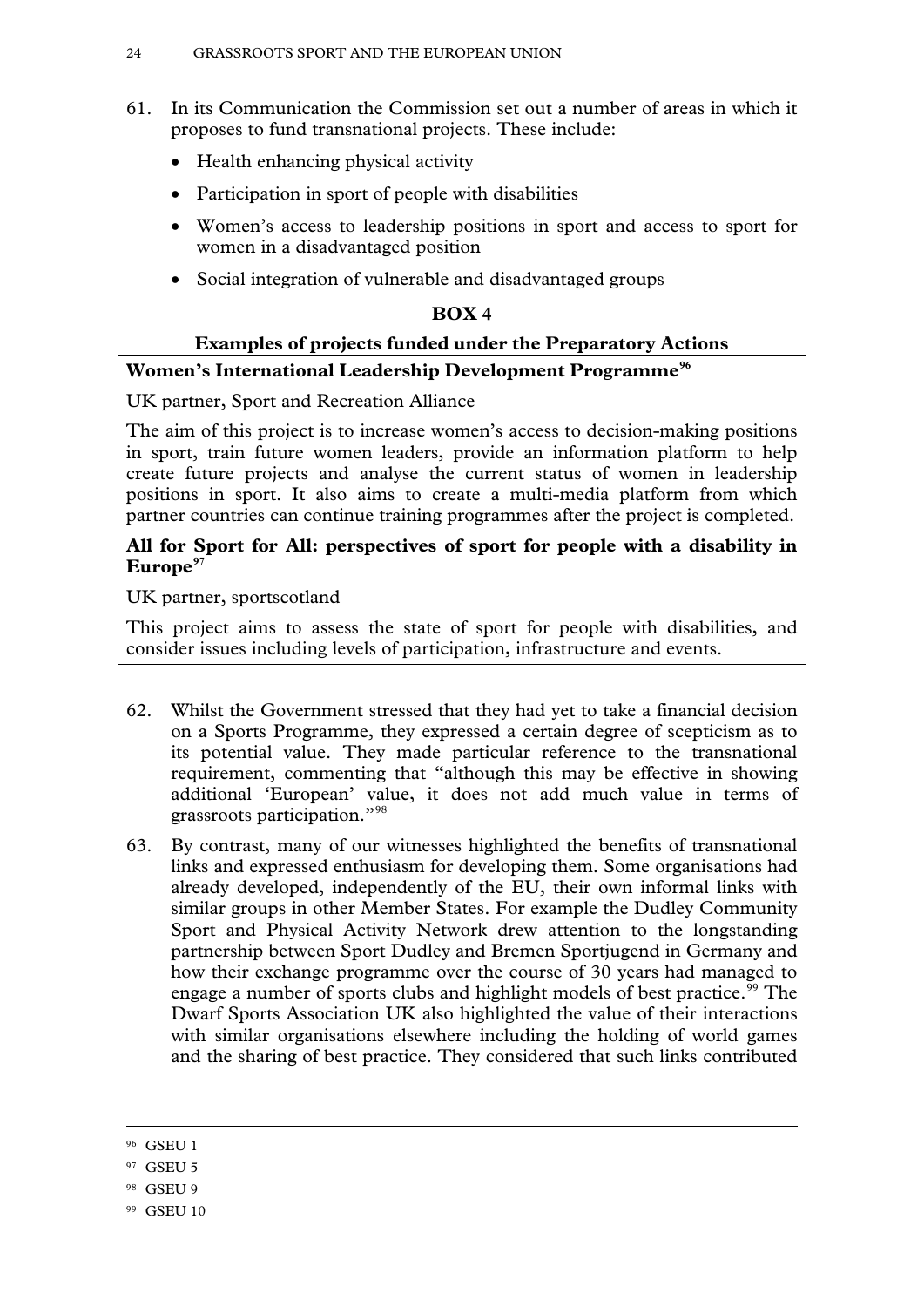to broader aims promoted by the EU such as a shared sense of belonging and participation, a view shared by the Rugby League European Federation. [100](#page-23-3)

- 64. The Commission was keen to stress that it would only support projects where there was clear EU added value, and that an impact assessment for a future funding programme was currently underway. Mr Paulger also commented that the financial pressures on the budget would mean that there would be competition for resources and that projects would only be funded where there was a strong case for doing so. However, he believed that the pilot projects had demonstrated real added value.<sup>[101](#page-24-0)</sup>
- 65. Many witnesses, though, found the logistics of fulfilling the transnational requirement problematic and argued that it acted as a disincentive, being both costly and administratively burdensome, particularly for smaller grassroots organisations. The LTA described it as "onerous and prohibitive given the relatively small level of funding available $\frac{102}{2}$  $\frac{102}{2}$  $\frac{102}{2}$  and the Sport and Recreation Alliance felt that whilst such projects strengthened the "European framework in sport" it meant that some resources were diverted from the grassroots where they could be more beneficially spent.<sup>[103](#page-24-2)</sup> The practical difficulties of making such links were emphasised by Sport Wales which suggested that there was a danger of partnerships being formed which were not necessarily the most productive.<sup>[104](#page-24-3)</sup> How links and networks can best be formed between grassroots organisations, including in order to satisfy the transnational requirement within any Sports Programme, is discussed further in chapter 5.
- 66. Regarding the future structure and priorities of a Sports Programme, a number of witnesses argued that there needed to be a clearer focus on and requirement to demonstrate value to grassroots sports than had been the case with the projects under the Preparatory Actions. The Sport and Recreation Alliance suggested that "all funding through the sports programme should be required to demonstrate both pan-European value and a clear grassroots element" whilst The European Non-Governmental Sports Organisation (ENGSO) were keen to ensure that the funding be equally as accessible to smaller and medium sized organisations and initiatives.<sup>[105](#page-24-4)</sup>
- 67. ENGSO also highlighted that whilst they considered the Preparatory Actions had been useful for the Commission, "a thorough analysis of the projects would be needed in order to really enable contributions to the preparations of the EU Sports Programme." They expressed concern that timings of proposals may mean that it is difficult for this to be done in time to impact upon the programme for  $2014$ .<sup>[106](#page-24-5)</sup>

#### **Mainstreaming sport into EU funding**

68. There are a number of different EU funding streams to which sports projects are eligible to apply. These are set out in Box 5. Many of these funding

<span id="page-24-6"></span><sup>100</sup> GSEU 4, GSEU 26

<span id="page-24-5"></span><span id="page-24-4"></span><span id="page-24-3"></span><span id="page-24-2"></span><span id="page-24-1"></span><span id="page-24-0"></span><sup>101</sup> Q 195 <sup>102</sup> GSEU 27 <sup>103</sup> GSEU 1 <sup>104</sup> Q 225 <sup>105</sup> GSEU 30 <sup>106</sup> GSEU 30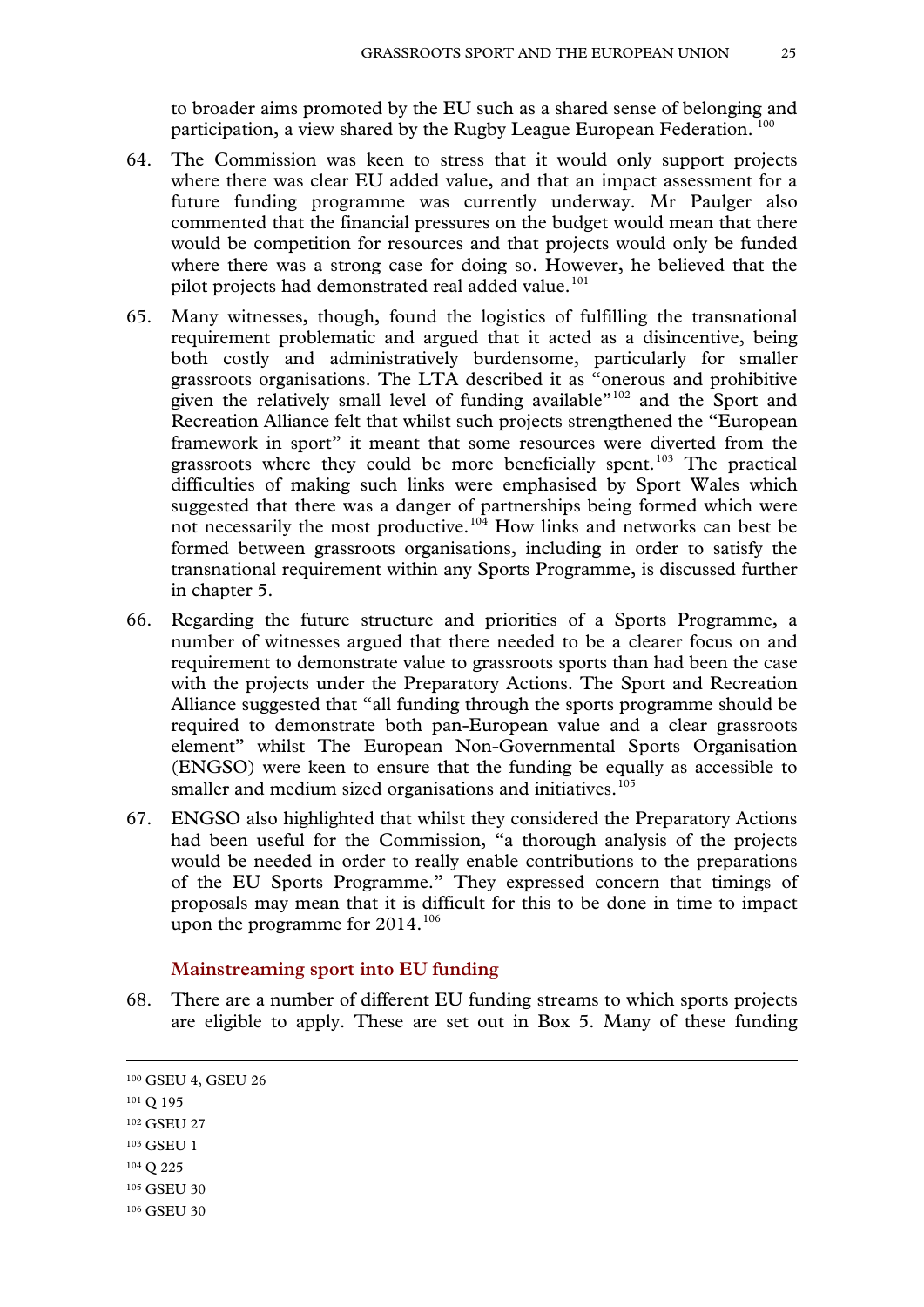streams have significantly greater resources than would be allocated to a dedicated Sports Programme and thus can be considered to offer greater potential to grassroots sports in terms of levels of funding. In addition, the majority of these funds do not require transnational networks.

#### **BOX 5**

#### **Funding streams for which sports projects are eligible to apply[107](#page-24-6)**

- Europe for Citizens
- European Integration Fund
- European Qualifications Framework
- European Social Fund
- European Regional Development Fund
- Life-long Learning Programme
- Youth in Action
- PROGRESS (for projects supporting EU objectives in the field of employment and social affairs including gender equality and social inclusion)
- DAPHNE III (for projects contributing to the protection of children, young people and women against violence)
- Fundamental Rights and Citizenship
- Prevention and Fight against Crime
- LIFE + (for environmental projects)
- 69. The availability of these funds was welcomed by our witnesses, although the Sport and Recreation Alliance felt that some of the streams highlighted in the White Paper held limited potential for sport in practice.<sup>[108](#page-25-0)</sup> A number of suggestions were made by witnesses of ways in which such funding streams could be used to support the priorities identified in chapter 2. The RFU recommended that greater use should be made of the structural funds to make facilities more accessible to under-represented groups and disadvantaged communities<sup>[109](#page-25-1)</sup> whilst StreetGames highlighted use of the European Social Fund in projects assisting individuals to make the transition into work.[110](#page-25-2) Where organisations had experience of funding through other streams they were generally positive.<sup>[111](#page-25-3)</sup> However, there was widespread feeling that more could be done to integrate sport into these streams.<sup>[112](#page-25-4)</sup> The Government commented that "so far, sport has not really been able to exploit these available funds."[113](#page-25-5) The Sport and Recreation Alliance drew

-

- <span id="page-25-3"></span><sup>111</sup> Q 15, Q 126
- <span id="page-25-4"></span><sup>112</sup> For example GSEU 1, GSEU 11, GSEU 27, GSEU 30, Q 162

<span id="page-25-5"></span><sup>113</sup> GSEU 38

<sup>&</sup>lt;sup>107</sup> Funding streams explicitly mentioned in the 2007 White Paper. Cited in GSEU 1

<span id="page-25-0"></span><sup>108</sup> Q 16

<span id="page-25-1"></span><sup>109</sup> GSEU 7

<span id="page-25-2"></span><sup>110</sup> Q 15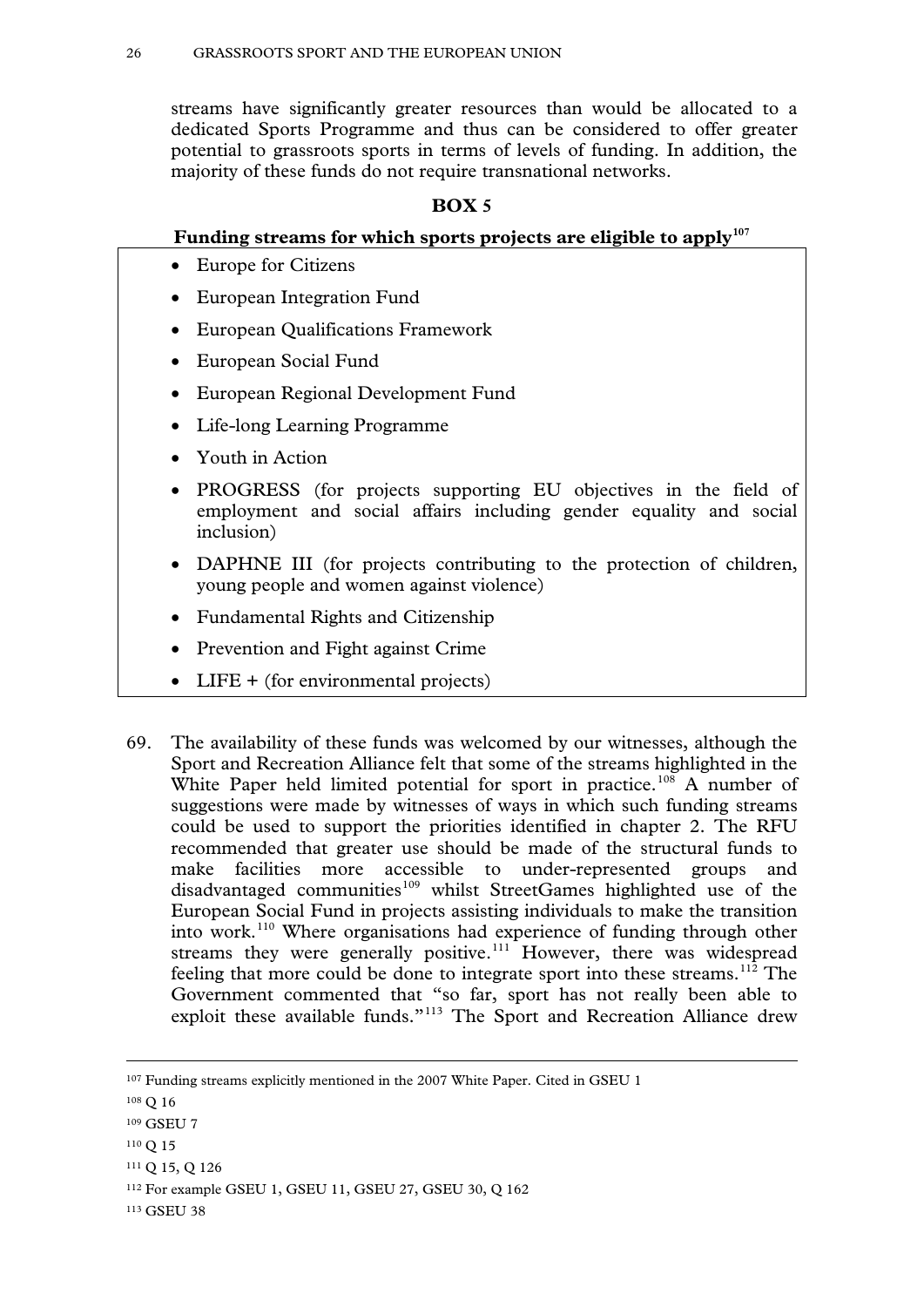attention to the fact that sport is not mentioned in the Leonardo or Comenius programmes or in the 2010 and 2011 work programmes of Europe for Citizens. They also suggested that there had been retrograde steps in the last few years, with sport being removed from funding priorities within several programmes. $^{114}$  $^{114}$  $^{114}$ 

- 70. The Commission dismissed fears that a dedicated funding stream for sport could lead to the marginalisation of sport in other funds. Mr Paulger believed that a Sports Programme "would be a sort of recognition that would help in the mainstreaming of sport."<sup>[115](#page-26-0)</sup> He provided an example of the Commission's active consideration of where mainstreaming could take place, saying that they intended to propose that sport be an annual priority within the Youth in Action programme in 2012 and 2013.[116](#page-26-1) The Government found this "encouraging," telling us that "where there are opportunities to mainstream within funds, we will continue to press for those."<sup>[117](#page-26-2)</sup>
- 71. **Whilst we accept that the resources are likely to be small, we nevertheless believe there to be value in a Sports Programme and in the transnational links it promotes. In particular, we support the funding of projects in the areas outlined in the Commission's Communication as in line with areas where evidence shows sport can deliver significant outcomes against wider policy objectives.**
- 72. Creating the right transnational networks will be crucial to the success of a Sports Programme. **We urge the Commission to learn lessons from the Preparatory Actions and in particular to explore how the transnational requirement can be made easier for grassroots organisations to fulfil.**
- 73. In light of the wide range of policy objectives which sport can deliver, general EU funding streams offer significant potential to grassroots sports. Many of these streams have significantly greater resources than would be available through a dedicated Sports Programme. **The existence of any specific funding stream for sport should not mean that it is marginalised in other funds. Indeed, sport should be further integrated into EU funding streams. We welcome the Commission's commitment to the principle of mainstreaming sport in funding but found the evidence of the Sport and Recreation Alliance, that in recent years sport has been marginalised in many funds it is eligible to apply to, worrying. We hope that the EU's new formal competence in sport will help redress this situation.**

#### **Funding for grassroots sports from the sale of intellectual property rights**

74. In its Communication, the Commission noted that revenue derived from the exploitation of intellectual property rights in sport is often partly redistributed by professional sports to grassroots sport.<sup>[118](#page-26-3)</sup> The primary source is the sale of broadcasting rights, as we were told by the Sport and Recreation

<sup>114</sup> GSEU 21. Leonardo and Comenius are part of the Lifelong learning Programme. See Box 5.

<span id="page-26-0"></span><sup>115</sup> Q 196

<sup>116</sup> Q 196

<span id="page-26-2"></span><span id="page-26-1"></span><sup>117</sup> Q 263

<span id="page-26-3"></span><sup>118</sup> COM 5597/11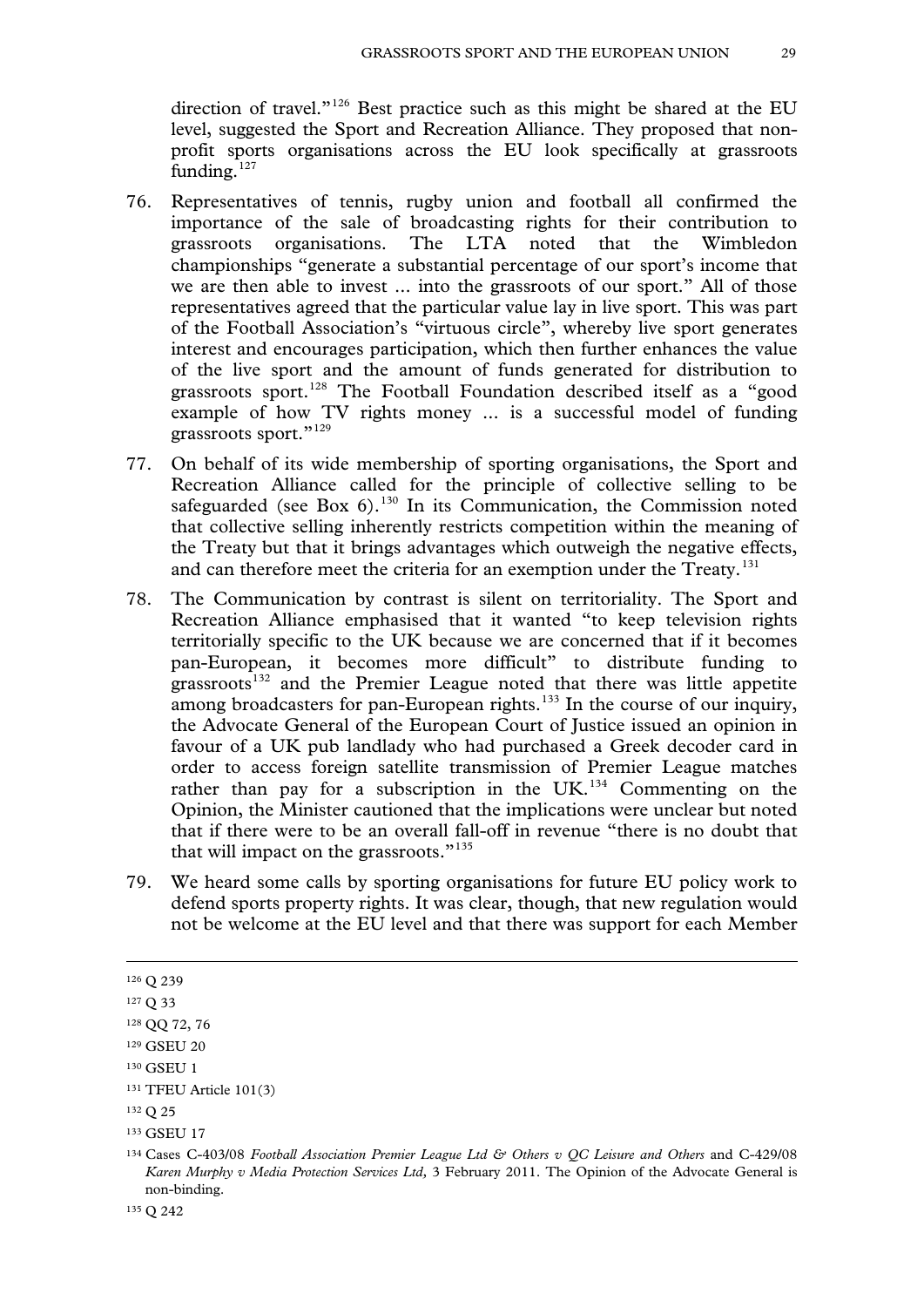The Committee considers EU documents in advance of decisions being taken on them in Brussels in order to influence the Governmentosition and to hold them to account.

The Government are required to deposit EU documents in Parliament, and to produce within two weeks an Explanatory Memorandum setting out the implications for the UK. The Committee examines these documents, aftablds under scrutinany about which it hasoncerns, entering into correspondence with the relevant Minister until satisfied. Letters must be answered within two weeks. Under théscrutiny reserve resolution be Government may not agree in the EU Council of Ministers to any proposal still held underutiny; reasons must be given for any breach.

The Committee also conducts inquiries and makes reports. The Government are required to respond in writing to a reportecommendations within two months of publication. If the report is for debate, then there is a debate in the House of Lords, which a Minister astend respond to.

The Committee has seven Sußommittees which are: Economic and Financial Affairs and International Trade Committee A) Internal MarketEnergy and Transportub -Commitee B) Foreign Affairs, Defence and Development Policy Cummittee C) AgricultureFisheries an Environment SubCommittee D) **Justiceand Institutions SubCommittee E)** Home Affairs SubCommittee F) SocialPoliciesand ConsumeProtectionSub-Commitee G)

| The Members of the European Union Committee are: |                                  |
|--------------------------------------------------|----------------------------------|
| <b>Lord Bowness</b>                              | <b>Baroness CCathain</b>         |
| <b>Lord Carter of Coles</b>                      | <b>Lord Plumb</b>                |
| <b>Lord Dear</b>                                 | <b>Lord Richard</b>              |
| <b>Lord Dykes</b>                                | <b>Lord Roper Chairman</b> )     |
| <b>Lord Foulkes of Cumnock</b>                   | The Earl of Sandich              |
| <b>Lord Hannay of Chiswick</b>                   | <b>Lord Teverson</b>             |
| <b>Lord Harrison</b>                             | <b>Lord Tomlinson</b>            |
| <b>Baroness Howarth of Breckland</b>             | <b>Lord Trimble</b>              |
| Lord Jopling                                     | <b>Baroness Young of Hornsey</b> |
| <b>Lord Maclennan of Rogart</b>                  |                                  |

The Members of the SulCommittee which conducted thire in are listed in Appendix 1.

For information freely avails on the web, our homepage is

There you will find many of our publications, alwith press notices, details of membership and forthcoming meetings, and other information about the ongoing work of the Committee and its Sub-Committees, each of which has its own homepage.

General information about the House of Lordd its Committees, including guidance to witnesses, details of current inquiries and forthcoming meetings is on the internet at

The curent staff of the Sub-Committee ard alitha Rowland Clerk) Alistair Dillon Policy Analyst)and Mandeep LallyCommittee Assistant)

Contact details for individual Submmittees are given on the website. Generakorrespondence should be addressed to the Clerk of the European Union Committee, Committee Office, House of Lords, London, SWUAW General enquiries 020 7219 5791 The Committe's email address is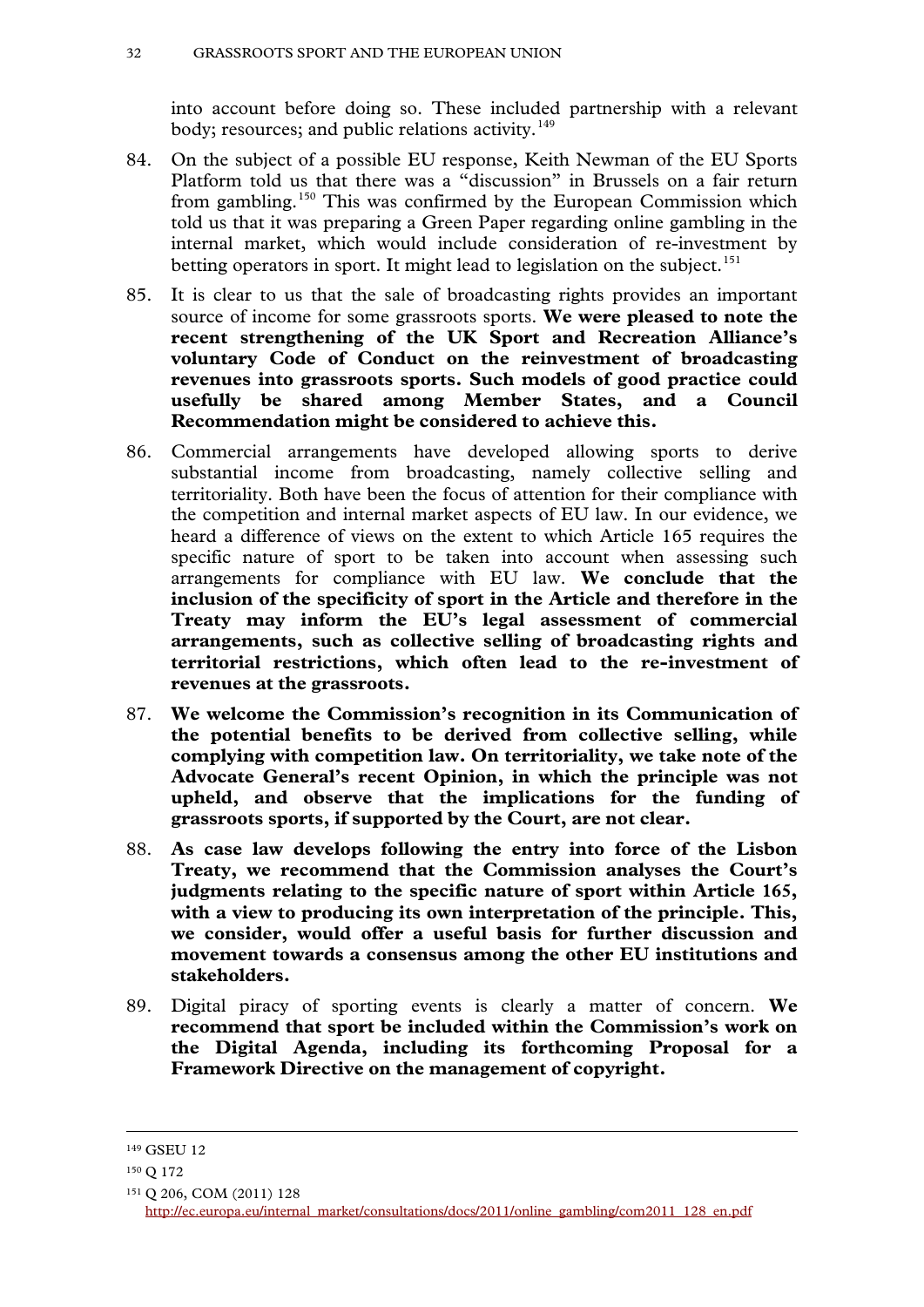- $1.$ Article 165 of the Lisbon Treaty (TFEU) for the first time accords the European Union a formal competence in the field of the Box 1) The Treaty provides for the EU to support, coordinate and complement the efforts of Member States but does not allow it to adopt legislation specifically relating to sport. The EU uses the definition of sport established by the Council of Europe which encompasses all forms of physical activity which, through casual or organised participation, aim at expressing or improving physical fitness and mental welling, forming social relationships or obtaining results in competition at all levels
- $2.$ Sport as a policy area has been developing at EU level over a number of vears. Further to a number of Commission Reports, this Eleads of State and Government adopted a Declaration, which was annexed to the 1997 Amsterdam Traty. This emphasised the social significance of sport and noted that particular consideration should be given to the specific characteristics of amateur sport. Three years later, the December 2000 Nice European Council adopted Conclusions which went intochn greater detail, and requested that the European institutions and Member States "continue examining their policies the light of the general principles laid down. On that occasion, the focus remained the societal role of sport, and the consequent impance of taking sport social function into account when adopting and implementing other Community policies<sup>2</sup>.
- $3.$ The Commission issued a White Paper on Spoint July 2007 and this, along with its accompanying action plan, subsadweformed the basis of EU action. The White Paperxamined sports societal role, its economic dimension and its organisation. This has become the accepted structure for EU level activities and discussion among stakeholders and the EU institutions. The Commission has made clear that in many areas it considers the White Paper remains an appropriate basis for EU level activities. Preparatory actions, intended to prepare the ground for future EU actions, began in  $2009$ <sup>5</sup>
- $\mathbf{1}$

 $\overline{2}$ 

4 COM 2011)12

<sup>3</sup> COM 2007)391

 $5$  See paragraph 60 for further detail.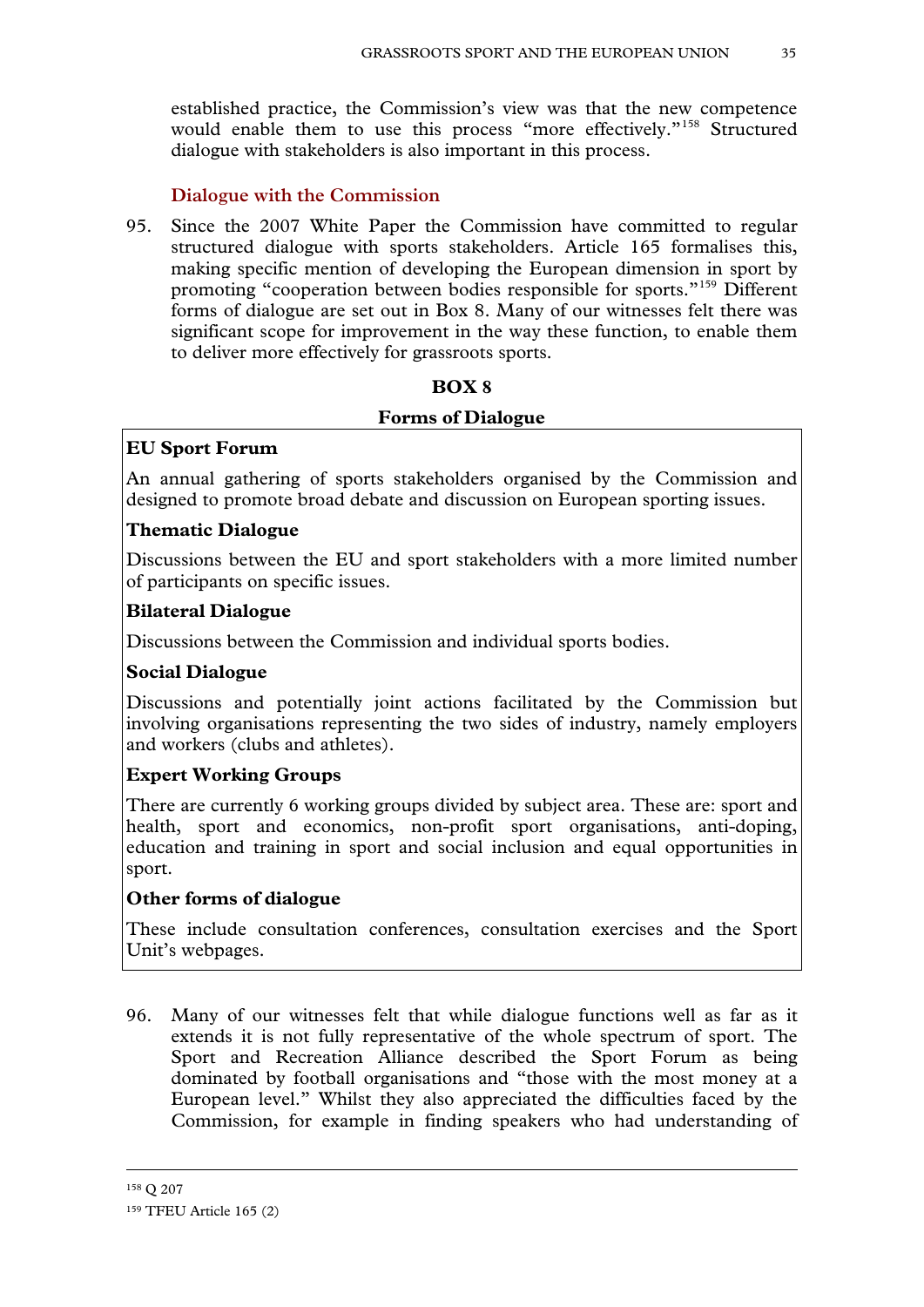$\mathbf{R}$ 

#### $ROX1$

#### Arti cle 165TFEU

Article 165 (1) provides that "the Union shall contribute to the promotion of European sporting issues, while taking into account the specific nature of sport, its structures based on voluntary activity and its social and educational function."

Article 165 (2) continues that "Union action shall be aimed at developing the European dimension in sport, by promoting fairness and openness in sporting competitions, promoting cooperation between bodies responsible for sport, and protecting the physical and moral integrity of sportsmen and sportswomen, especially the youngest sportsmen and sportswomen."

Article 165 (3) states that "The Union and Member States shall foster cooperation with third countries and the competent international organisations in the field of education and sport, in particular the Council of Europe.

Article 165 (4) permits the EU institutions to "adopt incentive measures and recommendations, excluding any harmonisation of the laws and regulations of the Member States."

- We examined the treaty base in our report The Treaty of Lisbon: an impact  $4.$ assessment prior to its entry into force. The absence of a specific treaty base for sport prior to December 2009 was regarded by some as unsatisfactory, creating legal uncertainty and leaving sports policy lacking both coherence and status. There was no strategic approach to sport, integration into wider EU policy, and no dedicated funding. There was also concern that the specific nature and characteristics of sport were neither sufficiently nor systematically taken into account by either the Commission or the Court of Justice. This was particularly the case where sport came into conflict with principles of EU law, notably those relating to the single market, such as competition and free movement. One such example was the Bosmanruling, in which restrictions on the number of non-nationals playing in a club team within a Member State were ruled to be in contravention of the free movement principles enshrined within the Treaty.<sup>7</sup> This state of affairs was criticised for leaving sports policy to be determined by the Court of Justice.
- $5<sub>1</sub>$ In April 2010 the Commission initiated an EU-wide public consultation, which resulted in its Communication Developing the European Dimension in Sport Published in January 2011, in the course of this inquiry, it proposes actions until 2015. It is due to be first discussed at the Council of Sport Ministers' meeting in May 2011. Box 2 sets out the specific challenges which the Communication identifies and aims to address.<sup>8</sup> This reflects a broad consensus on the areas where the EU should act. These have emerged through the Commission's consultation exercise and independent expert group, Member State preferences and a study conducted for the European Parliament's Education and Culture Committee.

<sup>&</sup>lt;sup>6</sup> European Union Committee, 10th Report (2007-08): Treaty of Lisbon: an impact assessment Paper 62).

<sup>&</sup>lt;sup>7</sup> Case C-415 93 Belgian Football Association v BosmaECR 1995, p. I-4921

<sup>8</sup> EM 5597/11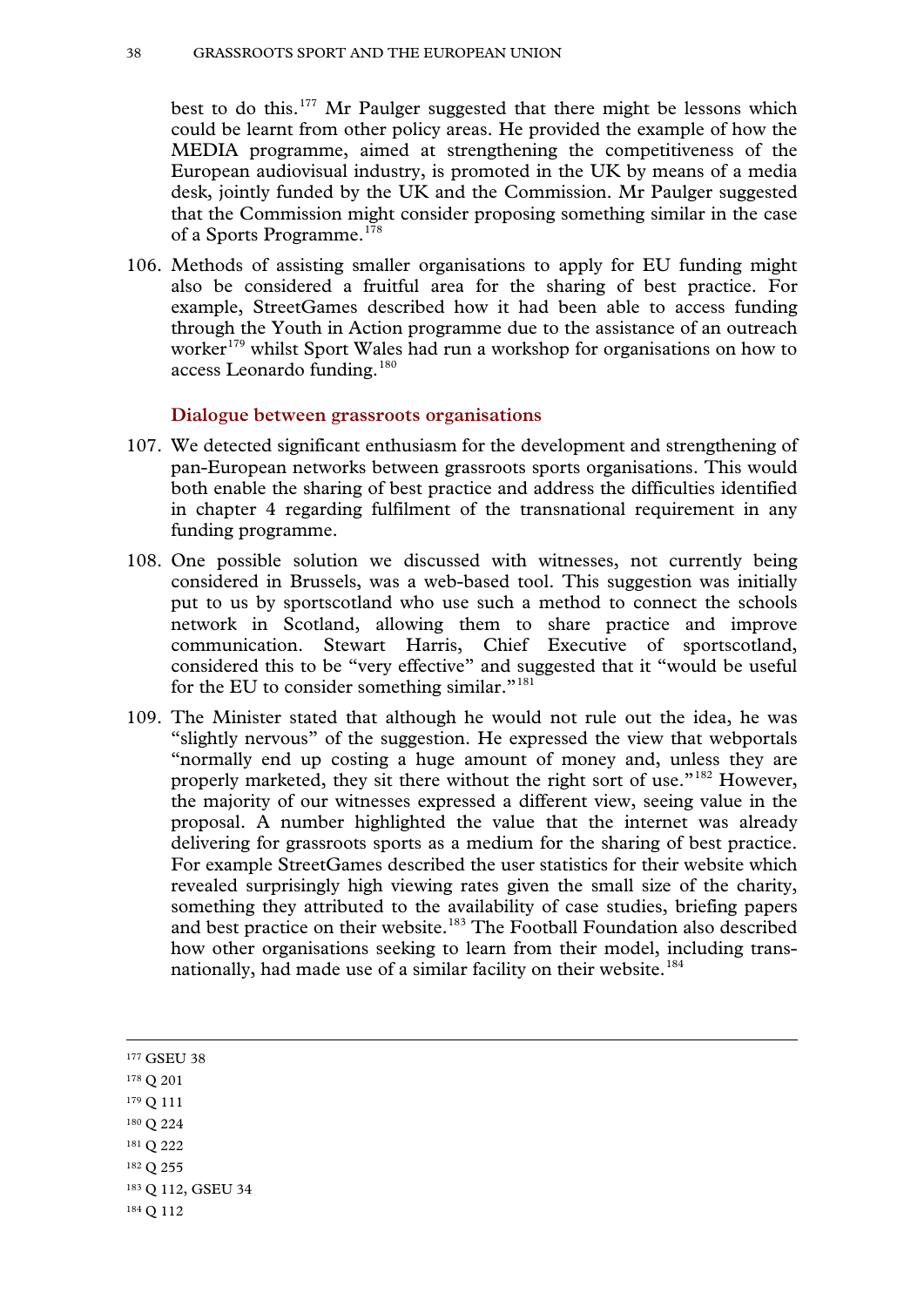#### BOX<sub>2</sub>

#### **Challenges identified in the Commission's Communication Developing the** European Dimension in Sport

Sport's health enhancing, social and educational functions:

- x Health concerns due to a lack of physical activity
- x Social exclusion of disadvantaged groups and unused potential of sport
- x Inadequate systems to combine sport and education

Sustainable sport structures:

- x Insufficient support for voluntary activity
- x Current and future challenges to the sustainable funding of sport including regulatory changes in the gambling sector in Member States
- x Inadequate protection of intellectual property rights

Doping as a threat to the physical and moral integrity of sports people

Discrimination in sport on the grounds of nationality

Unused scope for improving EU-level dialogue on sport

Perceived lack of legal clarity regarding the application of EU law to sport

Insufficient information on sport for Member States

- $6<sub>l</sub>$ This report does not question either the value of the competence or its scope. Sport as a policy area in itself is small in EU terms and has limited resources. The Committee launched this inquiry to consider how the new competence might best be used to maximise the potential and highlight the value of grassroots sport. In particular we consider how sport might be used to add value to wider policy priorities and agendas where the EU already acts and where it can support the actions of Member States. The inquiry was also launched with the aim of informing the Committee's response to the Commission Communication. This report puts our recommendations to the Government, but we hope that they will also be of interest to the European institutions. Although the Communication encompasses the entire spectrum of sports from professional to grassroots, the focus of this report is the grassroots dimension. We have chosen this focus in the light of the fact that Article 165 expressly recognises the social and educational significance of sport. $9$
- $7<sup>1</sup>$ This report begins by considering the evidence for the range of outcomes that grassroots sport can deliver. From this, we identify priorities for EU action. We then consider what measures are needed to support and resource these priorities and what action the EU can take, notably in the areas of volunteering and funding. Finally, we consider how various forms of dialogue should function.

<sup>&</sup>lt;sup>9</sup> The definition of grassroots activity varies from sport to sport and between Member States but is often characterised by being local or community-based and dependent on volunteers. It is not necessarily competitive.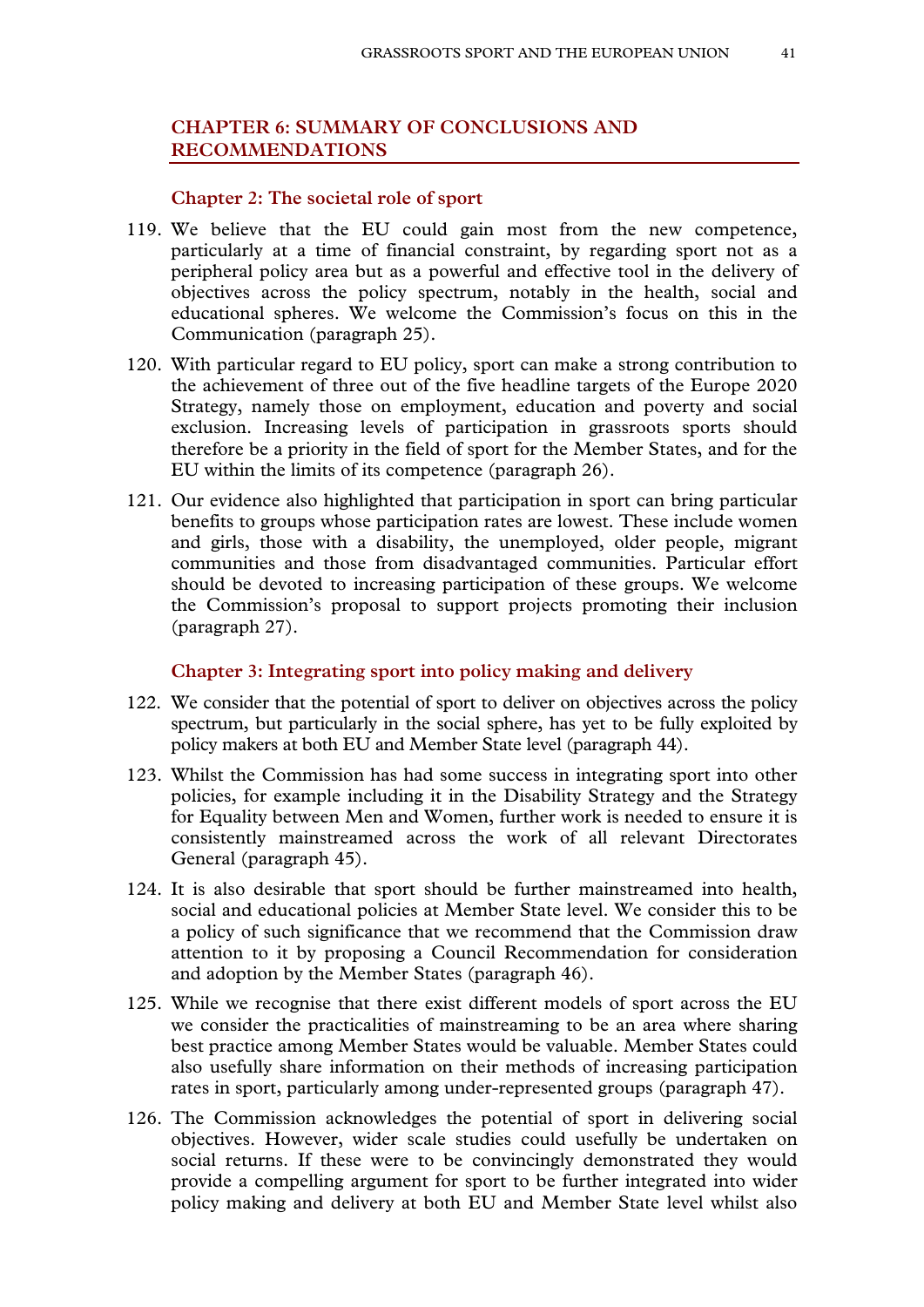#### **CHAPTER 2: THE SOCIETAL ROLE OF SPORT**

- 11. The Commission's Communication highlights a number of ways in which sport can contribute to the targets set out in the Europe 2020 Strategy: "sport has a strong potential to contribute to smart, sustainable and inclusive growth and new jobs through its positive effects on social inclusion, education and training, and public health."<sup>10</sup> This chapter first considers the evidence received about the range of outcomes sport is capable of delivering, before moving on to consider where the EU could act to provide added value to its existing actions and those of Member States in order to maximise sport's potential in these fields.
- 12. The Committee received a wide range of submissions which drew attention to the variety of ways in which sport can be used to deliver benefits for individuals, specific groups of individuals and communities. These could be broadly classified into benefits relating to: health; education, skills and personal development; and social inclusion. These are all areas in which the EU already acts. In the areas of combating social exclusion (Article  $153(i)$ ), public health (Article 168) and education (Articles 165–6), the EU's competence is largely restricted to a supporting one whereby it complements the actions of Member States and encourages cooperation between them. It can adopt incentive measures and recommendations to Member States, excluding any harmonisation of laws.

#### **Health Benefits**

- 13. There was broad agreement amongst our witnesses that the evidence base was strongest and most well-established around the positive physical and mental health outcomes that can result from regular participation in sport. These include reduced risk of heart disease, type 2 diabetes, strokes, certain types of cancer, osteoporosis and obesity, amongst others.<sup>11</sup> Evidence documenting sport's role in improving mental health for those who suffer from depression and anxiety was also highlighted.<sup>12</sup>
- 14. Participation in sport can therefore have particular benefit for groups at greater risk of developing these conditions. For example, the English Federation of Disability Sport (EFDS) highlighted that the prevalence of mental illness is around three times higher amongst those with a disability than in the general population<sup>13</sup> whilst Sport England noted that individuals of African Caribbean origin have a significantly higher risk of developing diabetes.<sup>14</sup> The Royal National Institute of Blind People also drew attention to the role physical activity can play in improving balance, mobility and coordination for those with a visual impairment.<sup>15</sup>

<sup>15</sup> GSEU 13

<sup>&</sup>lt;sup>10</sup> COM (2011) 12

<sup>&</sup>lt;sup>11</sup> Recommendations of the Chief Medical Officer cited in O 41, O 121, Department of Health Be Active, Be Healthy, 2009, cited in GSEU 29 and GSEU 14

<sup>&</sup>lt;sup>12</sup> GSEU 20, GSEU 19, GSEU 29

<sup>&</sup>lt;sup>13</sup> GSEU 14

<sup>&</sup>lt;sup>14</sup> GSEU 29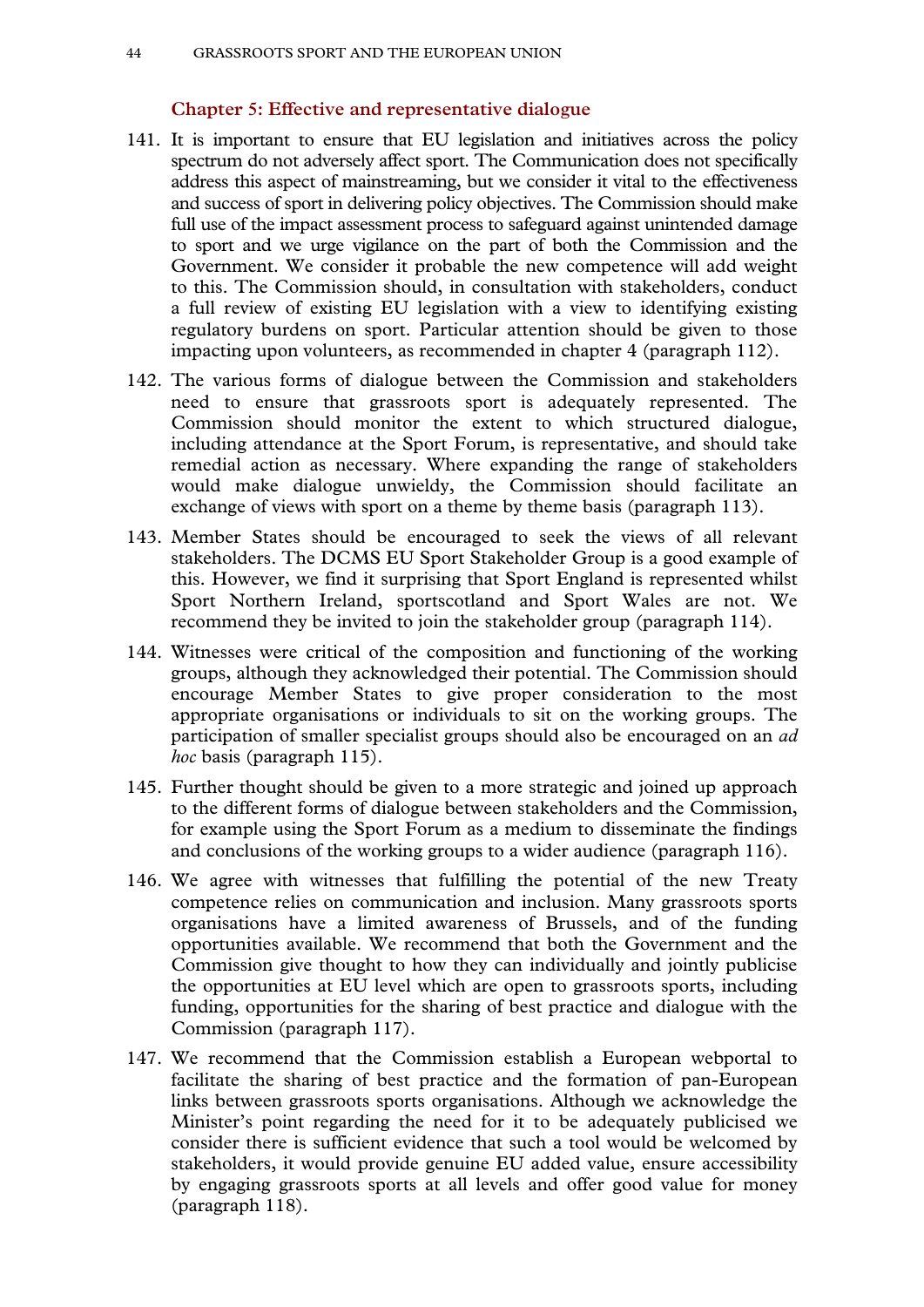#### **Education, Skills and Personal Development**

- $15.$ A number of witnesses drew attention to sport as a tool in engaging individuals at all stages in the educational process, contributing to improved academic performance and assisting in the development of skills and attributes which can help move individuals further along the path to employment.
- 16. Examples of personal development included confidence building and improved self-esteem. Groups particularly identified as benefiting from this included young women,<sup>16</sup> individuals from disadvantaged communities<sup>17</sup> and those with a disability.<sup>18</sup> It was also stressed that despite these benefits, these were all groups which are currently under-represented in terms of participation in sport.
- $17<sub>1</sub>$ With regard to outcomes in the education system, a number of witnesses drew attention to studies which have suggested a positive correlation between participation in sport and improved academic success in school.<sup>19</sup> Others focused on the use of sport as a tool in increasing motivation and attendance. The Rugby Football Union (RFU) cited a project which has used sport as a means of facilitating the return of 14-16 year old young offenders to mainstream education.<sup>20</sup> The Premier League highlighted an innovative programme run in conjunction with schools which uses football as a method of engaging pupils and encouraging uptake of languages at GCSE. Football related resources are used in language teaching in the classroom, followed by football coaching in the language. $21$
- 18. Participation in sport can also help develop soft skills, such as communication and confidence-building, which can assist individuals back into employment or in their progress towards it. A project run by the Lawn Tennis Association (LTA) in association with the Prince's Trust and Gosling Tennis Academy aimed at developing skills essential for employability such as teamwork and leadership. In their pilot project 98% of participants were classified as educational under-achievers and 30% were ex-offenders. Following the programme 89% either continued in education or went into training or employment.<sup>22</sup> The Football Foundation had similar success with a project run in conjunction with an NHS mental health partnership which combines football with educational activities. Evaluation of this project revealed that following the programme 75% of participants went into education, volunteering or training.<sup>23</sup>
- 19. Participation in grassroots sport also offers opportunities for educational and personal development to volunteers. StreetGames described how for those from disadvantaged communities volunteering "can significantly improve their life chances and help achieve their full potential through teaching leadership and life management skills, as well as providing a route to

- <sup>20</sup> GSEU 7
- <sup>21</sup> GSEU 17
- <sup>22</sup> GSEU 27
- <sup>23</sup> GSEU 20

<sup>&</sup>lt;sup>16</sup> GSEU 15

<sup>&</sup>lt;sup>17</sup> GSEU 11

<sup>&</sup>lt;sup>18</sup> GSEU 14

<sup>&</sup>lt;sup>19</sup> GSEU 31, GSEU 29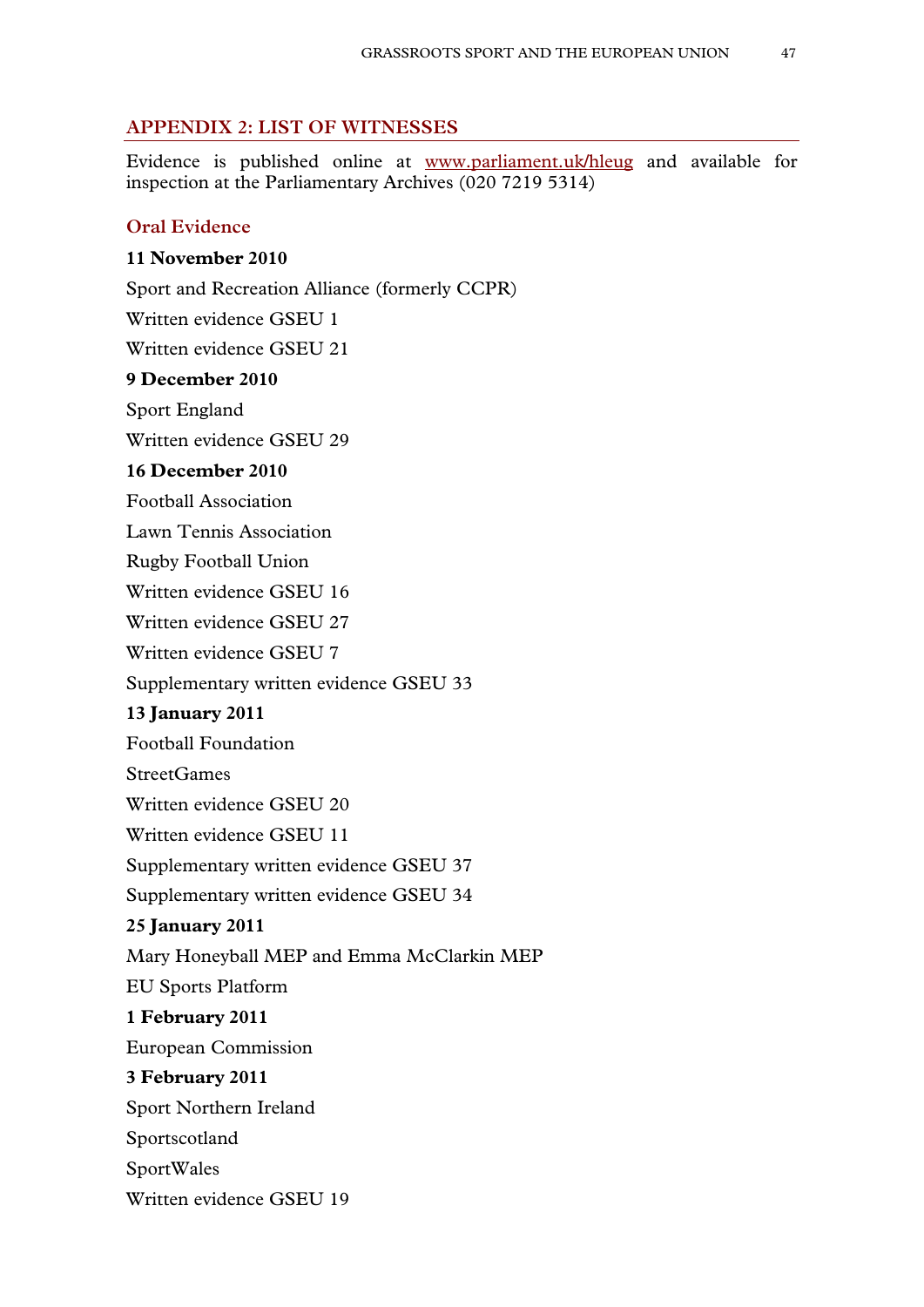recognised qualifications." These included Sports Leader and Coach awards, first aid and lifeguarding qualifications. Surveys of participants revealed that these opportunities were highly valued, with individuals reporting that the experience had provided "a doorway to the future ... a practical way of learning" and had "helped me get back on my feet ... before, there were some days I couldn't leave the house."<sup>24</sup> The opportunities available for educational and personal development were also highlighted by Nary Wijeratne, a Volunteer Coordinator to whom we spoke in the course of our visit to Swiss Cottage School. She provided an example of a volunteer programme designed as a personal empowerment and leadership scheme for voung girls. $^{25}$ 

20. We also received evidence regarding the role sport can play in awarenessraising. For example **Premier League Health** programme which aims to harness the popularity of sport to promote health issues. Run by clubs working with local health agencies who are able to identify the needs of a particular locality it aims to target individuals, many of whom may otherwise be hard to reach, within settings which are familiar and accessible to them. Work as part of the scheme has included bringing health professionals into stadiums on match days to talk directly to fans.<sup>26</sup> Sport Wales also emphasised the usefulness of sport, particularly in isolated rural areas, as a vehicle for bringing people together which could then be capitalised upon for other purposes, for example to broaden access to education and technology.<sup>27</sup> The European Non-Governmental Sports Organisation (ENGSO) and Supporters Direct considered the potential of sport as a vehicle for non-formal learning could be extended even further to promote more intangible concepts including European citizenship and democratic participation.<sup>28</sup>

#### **Societal Benefits**

- $21.$ The Commission Communication draws particular attention to the potential of sport as a vehicle "to promote social inclusion of minorities and other vulnerable or disadvantaged groups and contribute towards better understanding among communities, including in post-conflict regions."<sup>29</sup> The societal role of sport is one of the areas where the Government express their clearest support for the Commission's objectives. In their Explanatory Memorandum they state that they support the Commission's desire "to derive clear benefits for EU citizens and the continuing and effective use of sport as a positive policy instrument" and that "on that basis, the Communication should be regarded as a particularly constructive and welcome narrative of EU sports policy goals and ambitions in this area."<sup>30</sup>
- 22. The role sport can play in helping to integrate individuals excluded or isolated from society was highlighted by a number of our witnesses. The

<sup>30</sup> EM 5597/11

 $13$ 

<sup>&</sup>lt;sup>24</sup> GSEU 34

<sup>&</sup>lt;sup>25</sup> Appendix 3

<sup>&</sup>lt;sup>26</sup> GSEU 17

<sup>&</sup>lt;sup>27</sup> O 212

<sup>&</sup>lt;sup>28</sup> GSEU 30, GSEU 32

<sup>&</sup>lt;sup>29</sup> COM (2011) 12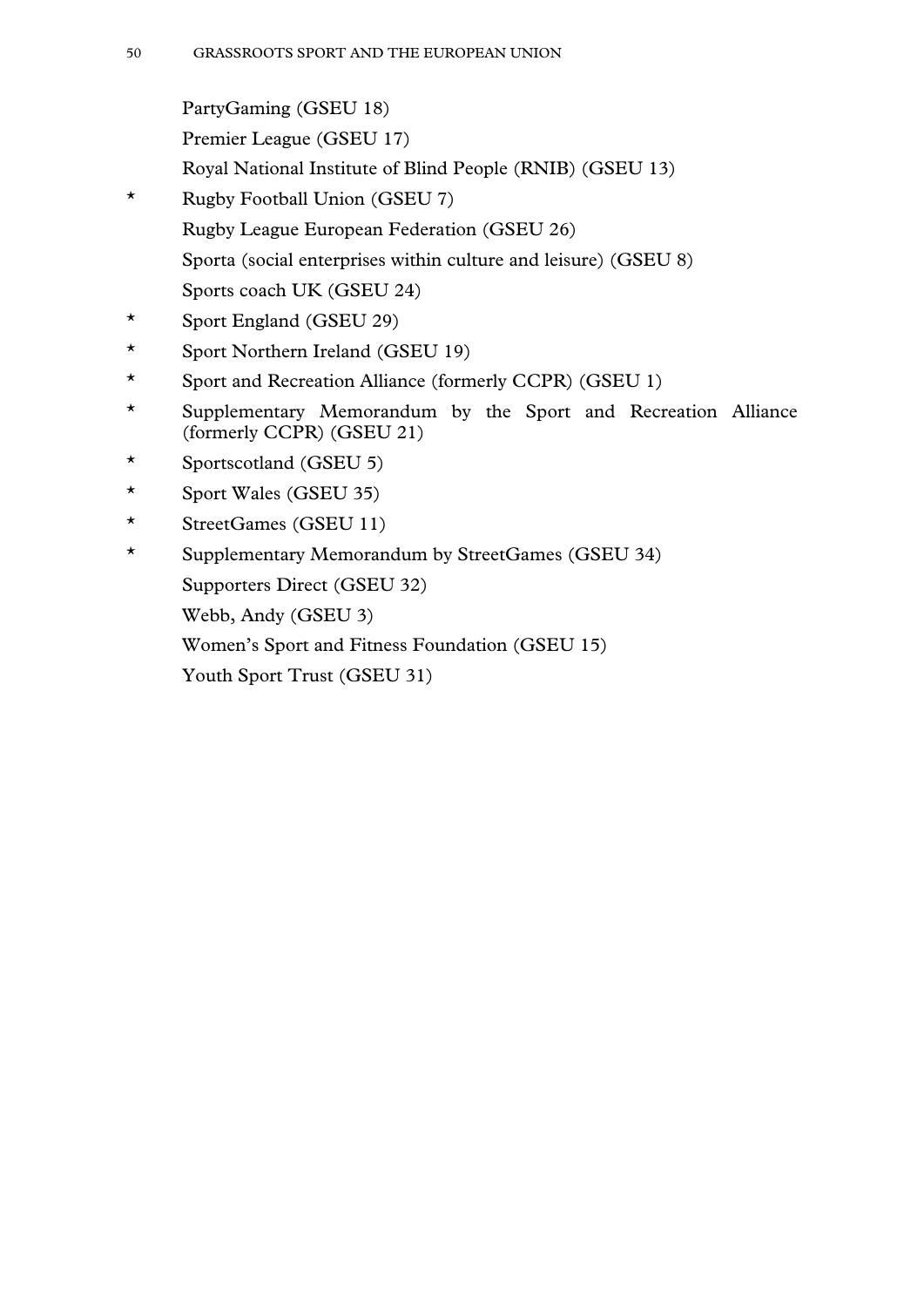#### $14$ **GRASSROOTS SPORT AND THE EUROPEAN UNION**

Sport and Recreation Alliance<sup>31</sup> and ENGSO<sup>32</sup> drew attention to the benefits of participation for older people and the minister described increasing their levels of participation as "a huge area of possibility."<sup>33</sup> The Football Foundation, which funds a project aimed at addressing physical and social inactivity of those aged over 55 and the Jubilee Hall Trust, which runs a dance class for those over 50, both highlighted feedback from participants which suggested its role in reducing feelings of social isolation in addition to increasing their sense of physical and mental wellbeing.<sup>34</sup>

- A number of our witnesses spoke of the potential role of sport in bringing 23. together diverse or fragmented communities. Sport Northern Ireland described the "vital role" sport had played in "bringing the peoples of Northern Ireland together in an area that was safe and secure and in which there was mutual respect for their traditions and identities." The EU Programme for Peace and Reconciliation in Northern Ireland and the Border Region of Ireland acknowledged sport's potential in this area, funding projects aimed at community cohesion and good relations.<sup>35</sup> Leon McCollin, a volunteer with StreetGames, explained how sports activities in his community had brought together individuals from a diverse range of religious and cultural backgrounds<sup>36</sup> and how this had had success in encouraging integration beyond the time of the formal sessions. The football project Kickz, funded by the Football Association and the Premier League and run in association with the police, has also had success in bringing together individuals from diverse ethnic groups in areas of deprivation where gangs often pose serious problems.<sup>37</sup>
- We also received evidence which stressed the effectiveness of sport as a 24. method of reaching disengaged young people, particularly at "jeopardy ages." StreetGames described the ways in which they tailored their programmes in order to address directly the protection and risk factors which affect young people falling into criminal or antisocial behaviours.<sup>38</sup> These are set out in Box 3. StreetGames also provided a number of practical examples of where their projects had contributed to measurably reduced rates of offending. For example data provided by Greater Manchester Police indicated that reported figures of antisocial behaviour in two wards where StreetGames targeted its projects were reduced by 39.7% per month in the course of a year.<sup>39</sup> Such projects can help local communities and businesses affected by offending whilst also providing opportunities for the police and other authorities to build up trust and relationships with young people and their families.<sup>40</sup> A report published by the Department for Culture, Media and Sport (DCMS) in 2009 concluded that "there is a clear association

<sup>36</sup> O 101

<sup>38</sup> GSEU 34, Youth Justice Board, Risk and Protective Fact@f095

<sup>31</sup> GSEU 1

<sup>&</sup>lt;sup>32</sup> GSEU 30

<sup>33</sup> O 231

<sup>&</sup>lt;sup>34</sup> GSEU 20, GSEU 23

<sup>35</sup> OO 210, 224

<sup>&</sup>lt;sup>37</sup> GSEU 17

<sup>&</sup>lt;sup>39</sup> GSEU 34

<sup>&</sup>lt;sup>40</sup> GSEU 17, GSEU 11